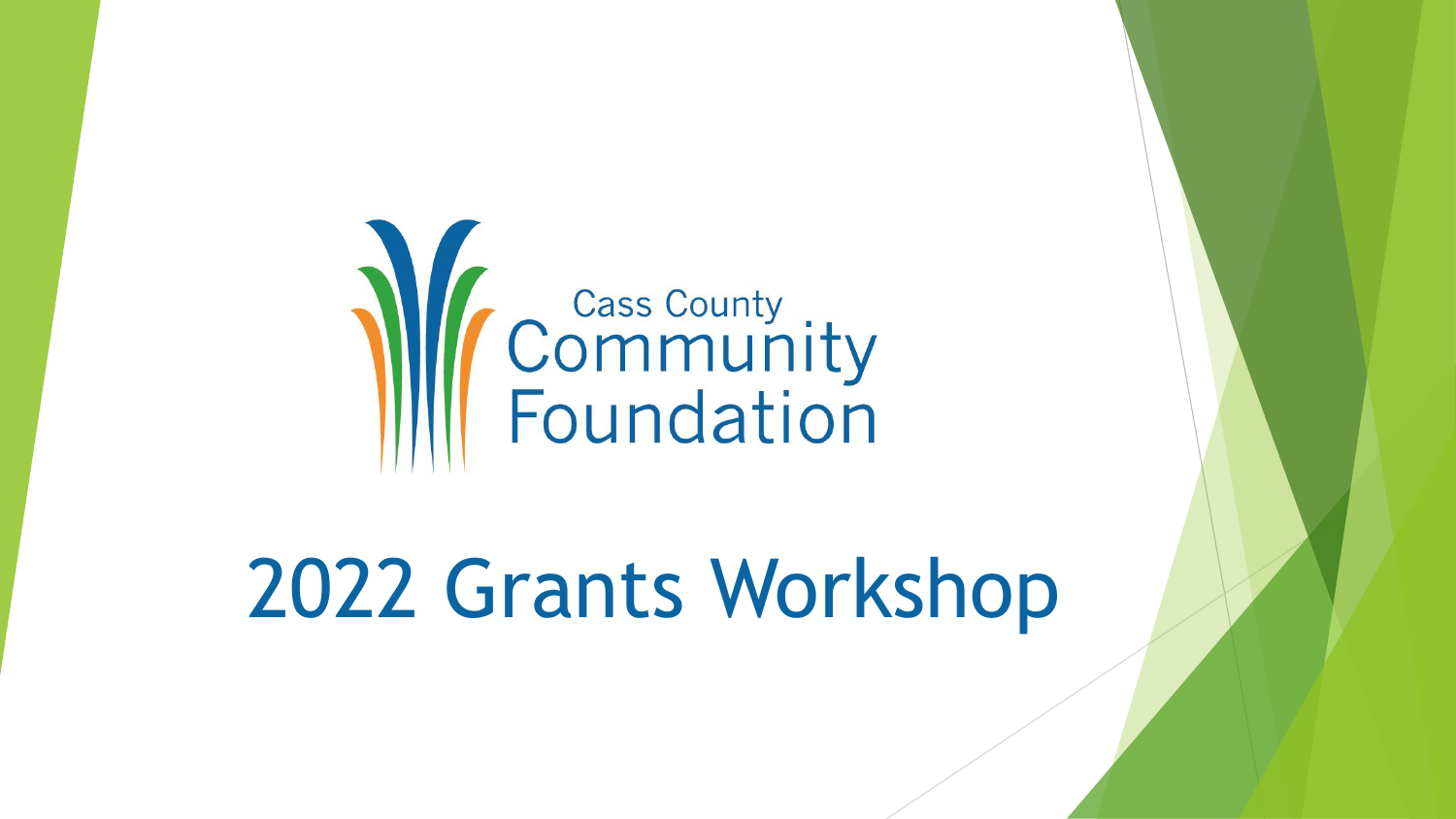



### History of funds to support grants





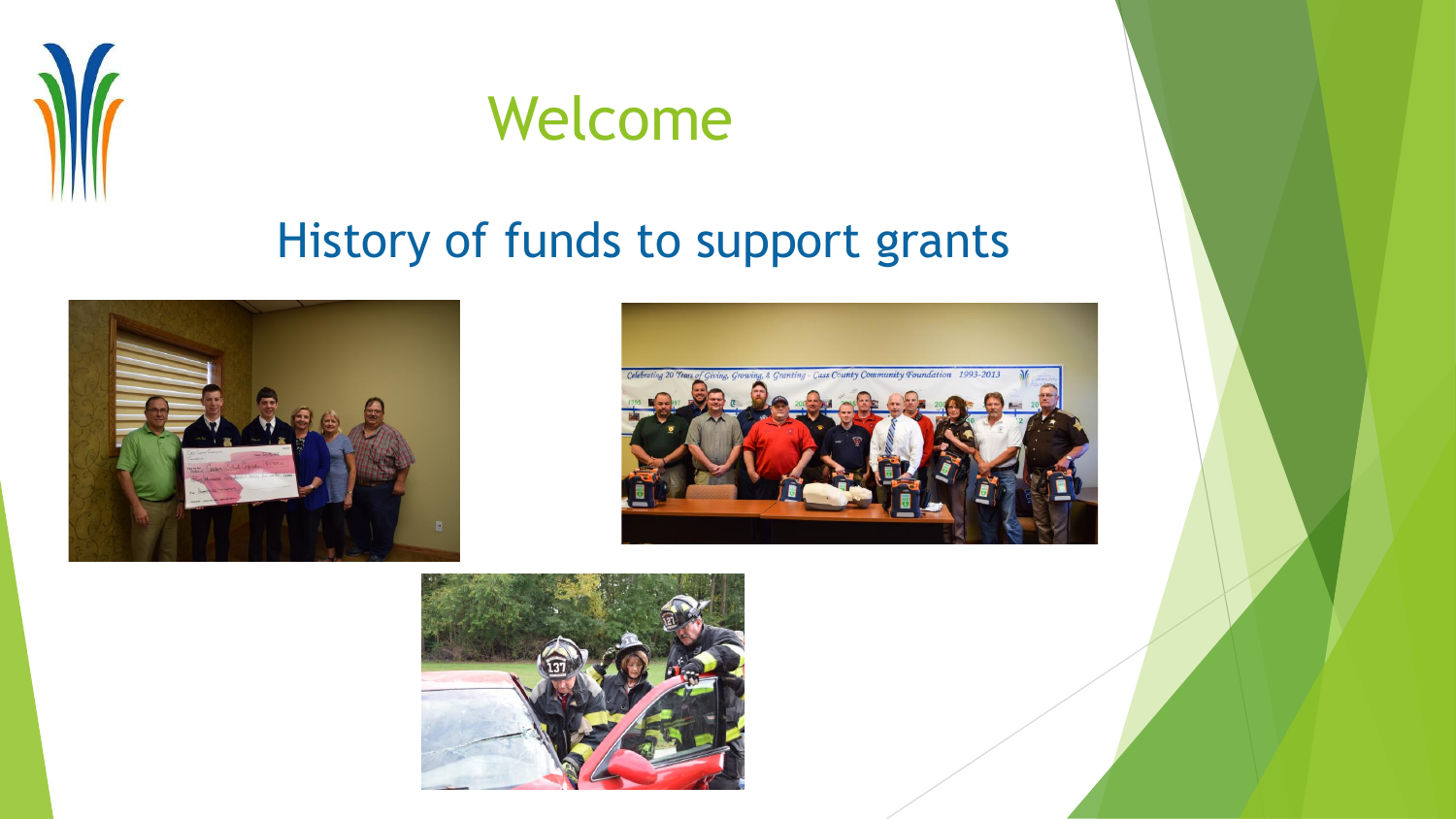# Community Funds for Cass County

Grusenmeyer Family Unrestricted Endowment Kroeger Funeral Home Family Unrestricted Endowment Logansport/Cass County Morning Kiwanis Club Endowment Steve and Heide Sims Family Unrestricted Endowment Jack and Linda Baker Family Unrestricted Endowment Mike Anderson Family Unrestricted Endowment Robert Gharis Unrestricted Endowment CCCF Board Member Unrestricted Endowment Edwin H. Becker Family Unrestricted Endowment Kylan Costello Family Memorial Unrestricted Endowment Dr. George Myers Community Unrestricted Endowment

Logansport and Eel River Railroad Museum, Inc. Endowment Cass County Heritage Unrestricted Endowment Cass County General Unrestricted Endowment Bill and Flo Edson Unrestricted Endowment Salin Bank and Trust Company Unrestricted Endowment Andrew and Amy Miller Unrestricted Endowment Oliver and Jean Groteluschen Community Endowment The Price Family Community Endowment Steinberger Community Endowment Justin M. and Phyllis M. Druck Family Unrestricted Endowment Judge Rick Maughmer Family Unrestricted Endowment





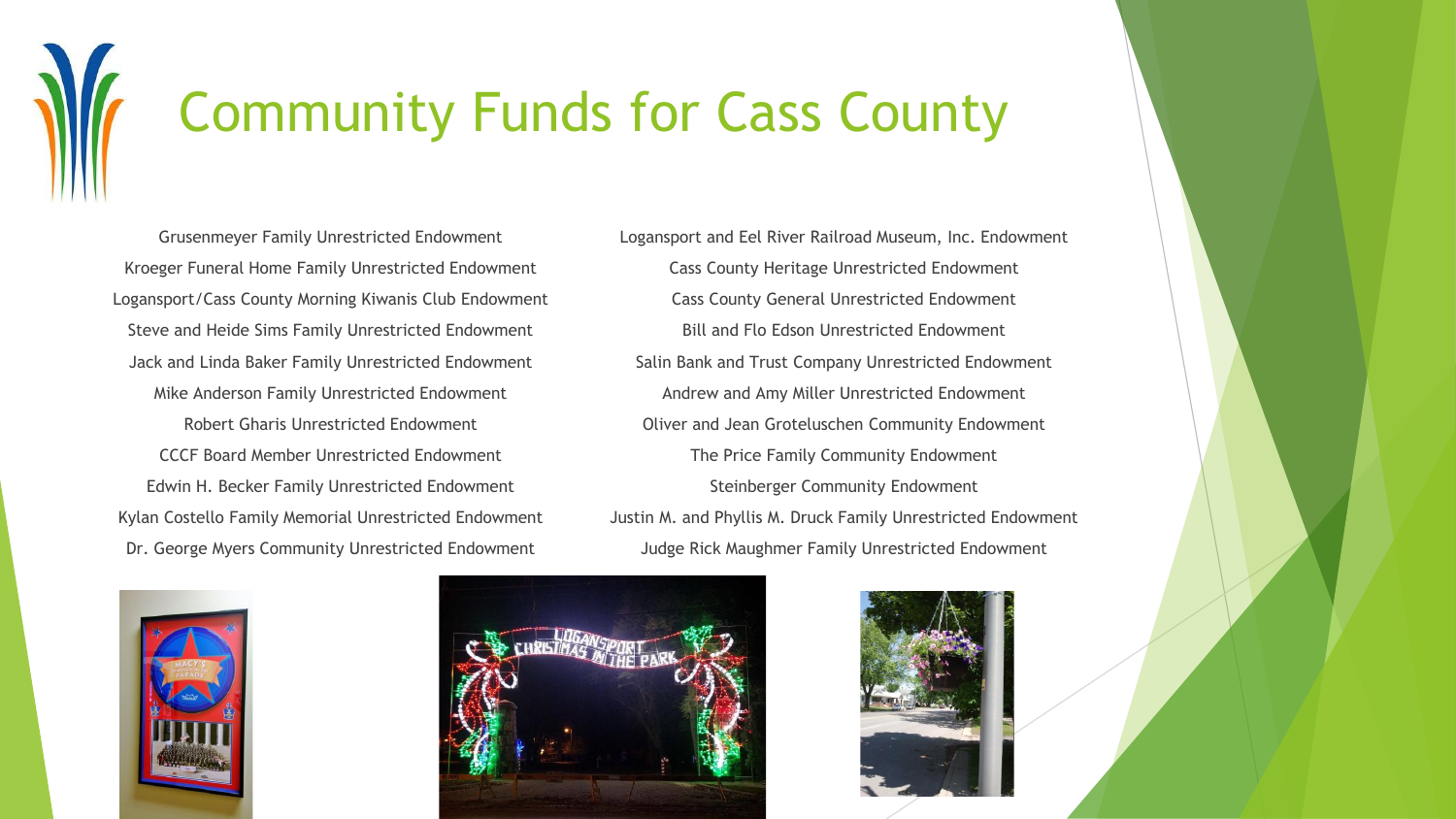

Three types of grants available

➢Proactive

➢Opportunity

➢Competitive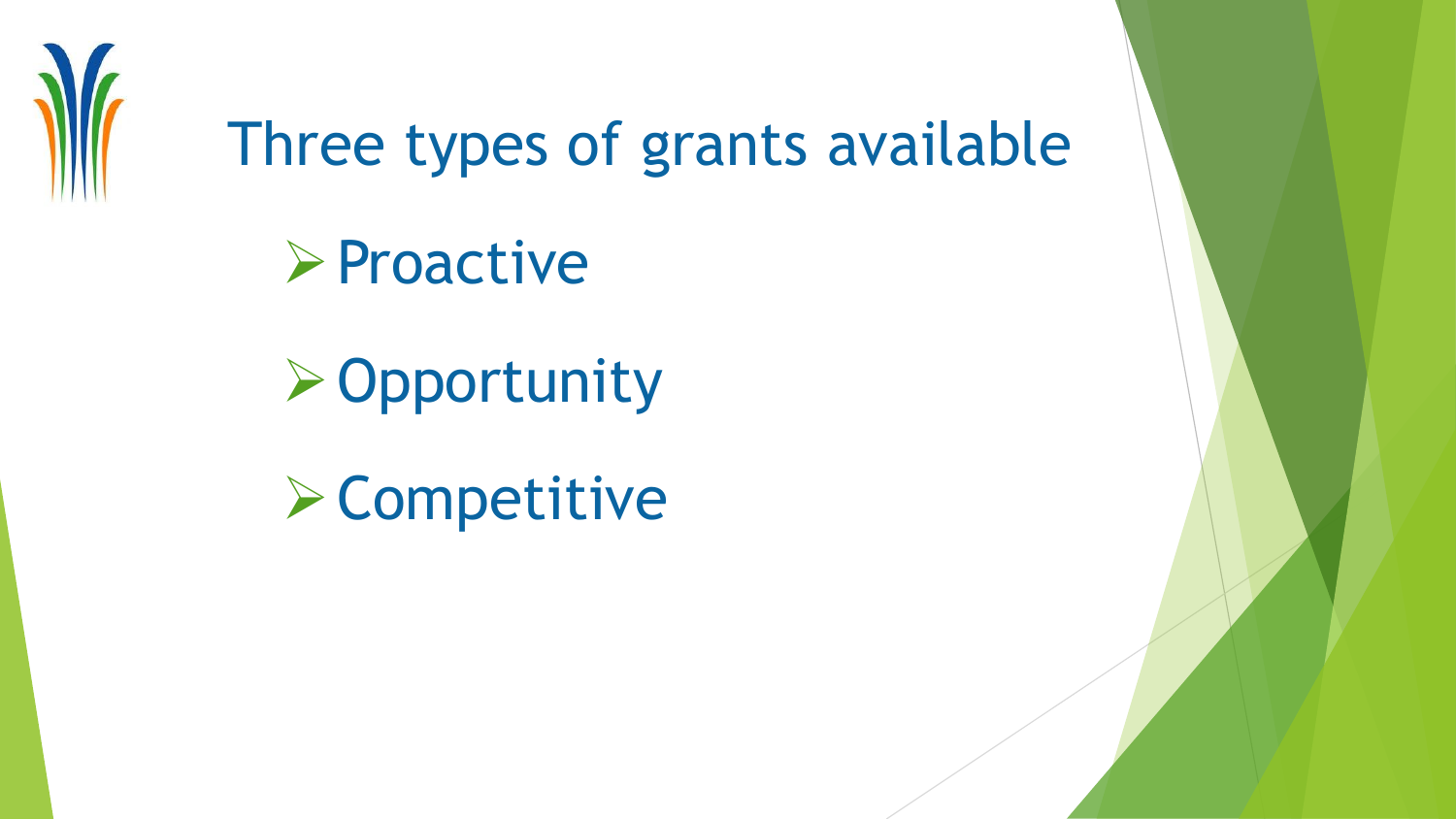

▶ Generated by staff and board from community observation or personal involvement

- $\triangleright$  Not always a 501(c)3-special circumstances
- But **always** charitable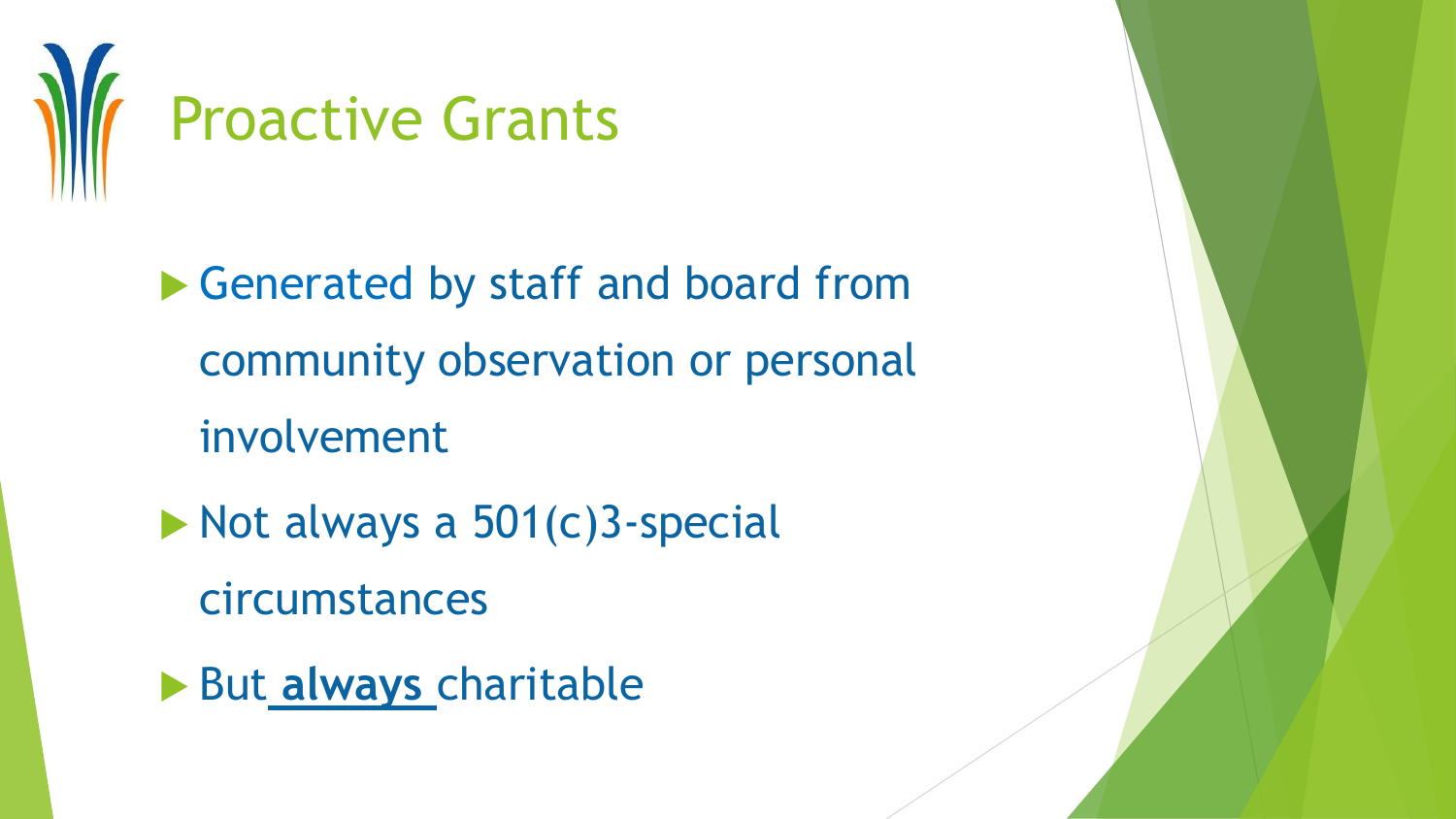

Maximum award is \$4,999

 $\blacktriangleright$  Must be a 501(c)(3)

Short application

Submission deadline June 24, 2022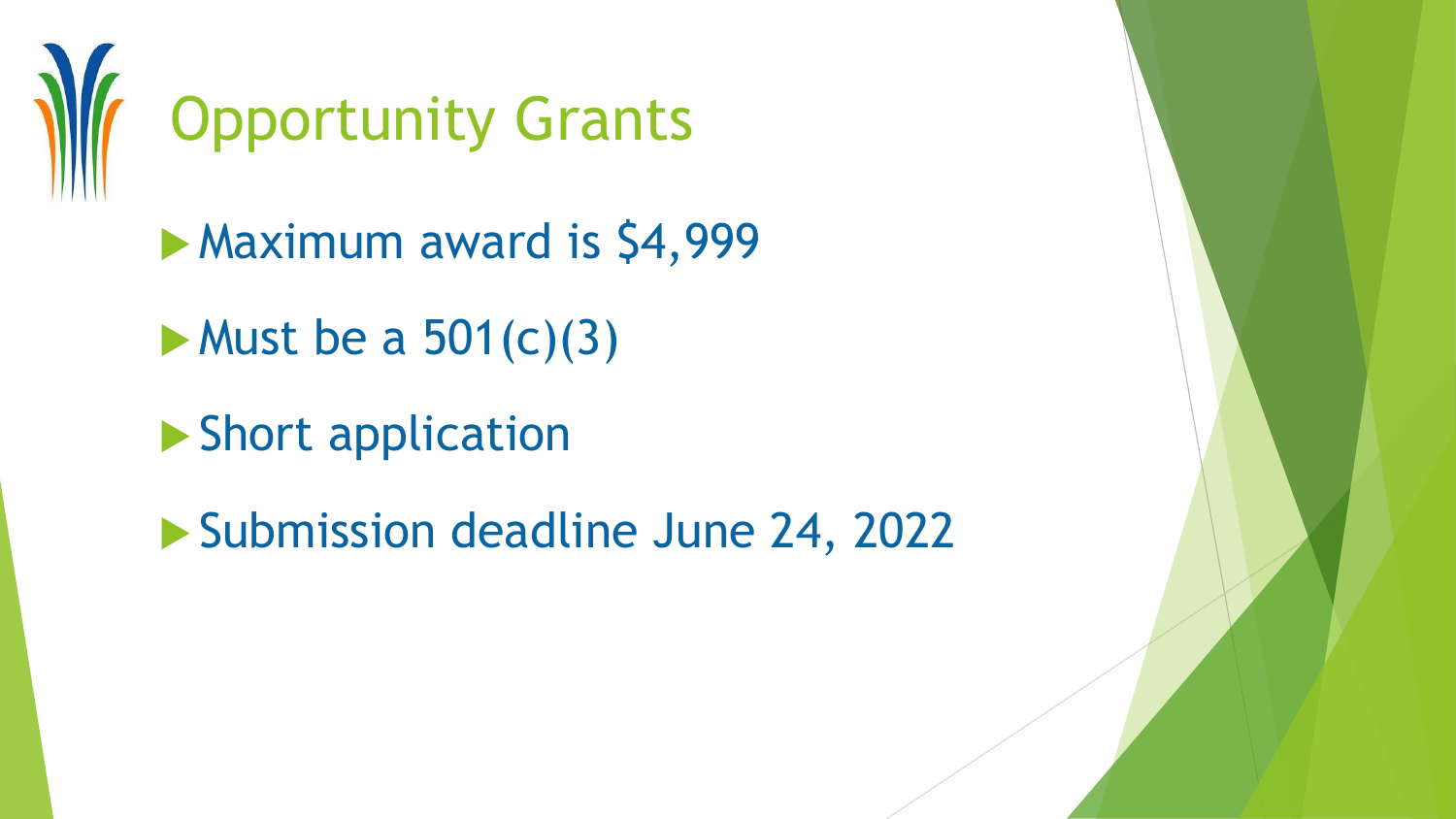

### Opportunity Grants

Must be filled in and emailed to

[cccf@casscountycf.org](mailto:cccf@casscountycf.org) as an attachment

**Email subject line: "Opportunity Grants"** 

**S** Grant Committee reviews

**Board Reviews Recommendations**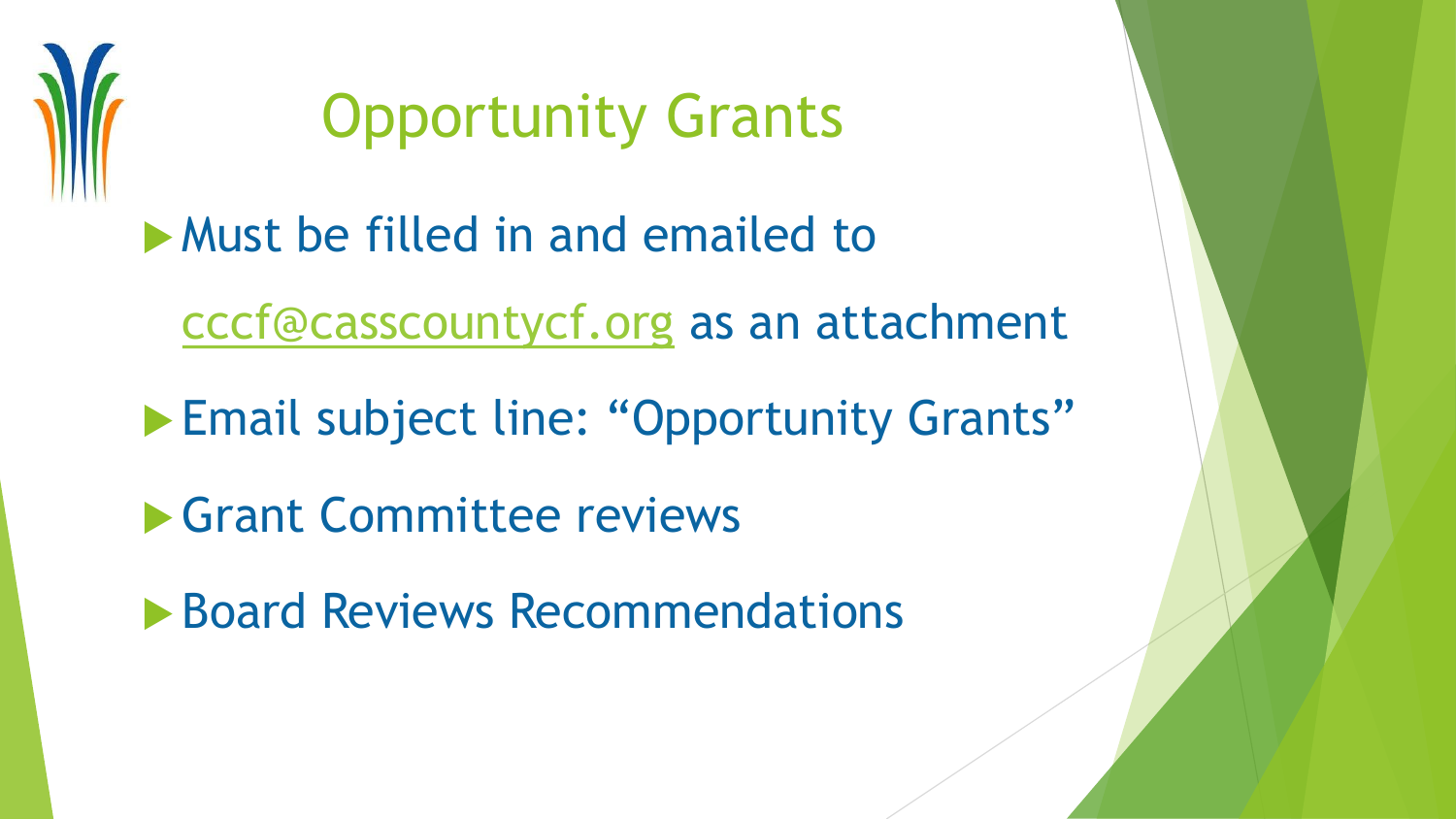

▶ Offered once per year **Longer application** ▶ For projects over \$5,000 **In Issues for some organizations that do** not have paid staff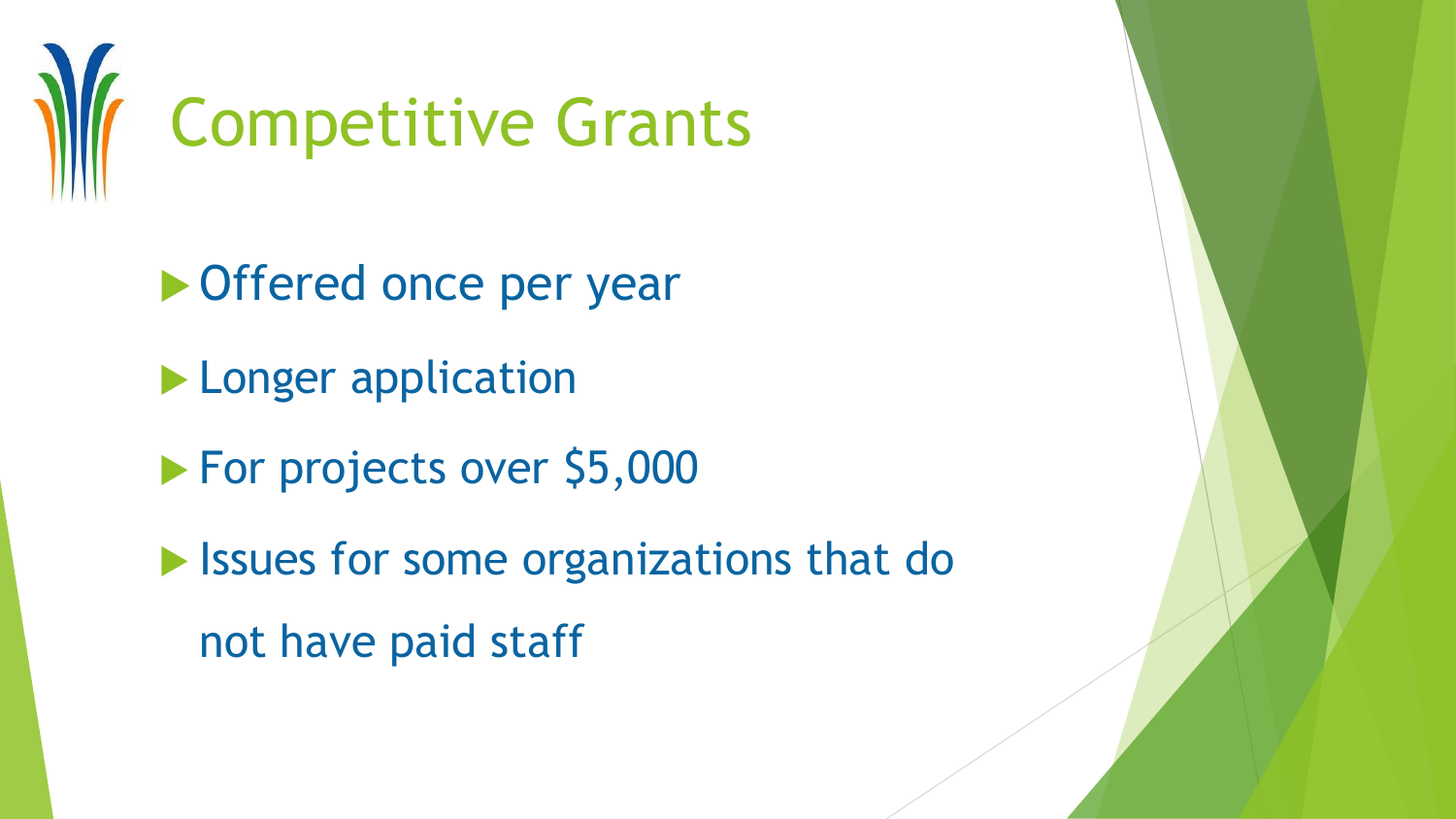

**Format for 2022** 

**Fimeline** 

**D**Overview of New Process

Individual components for submission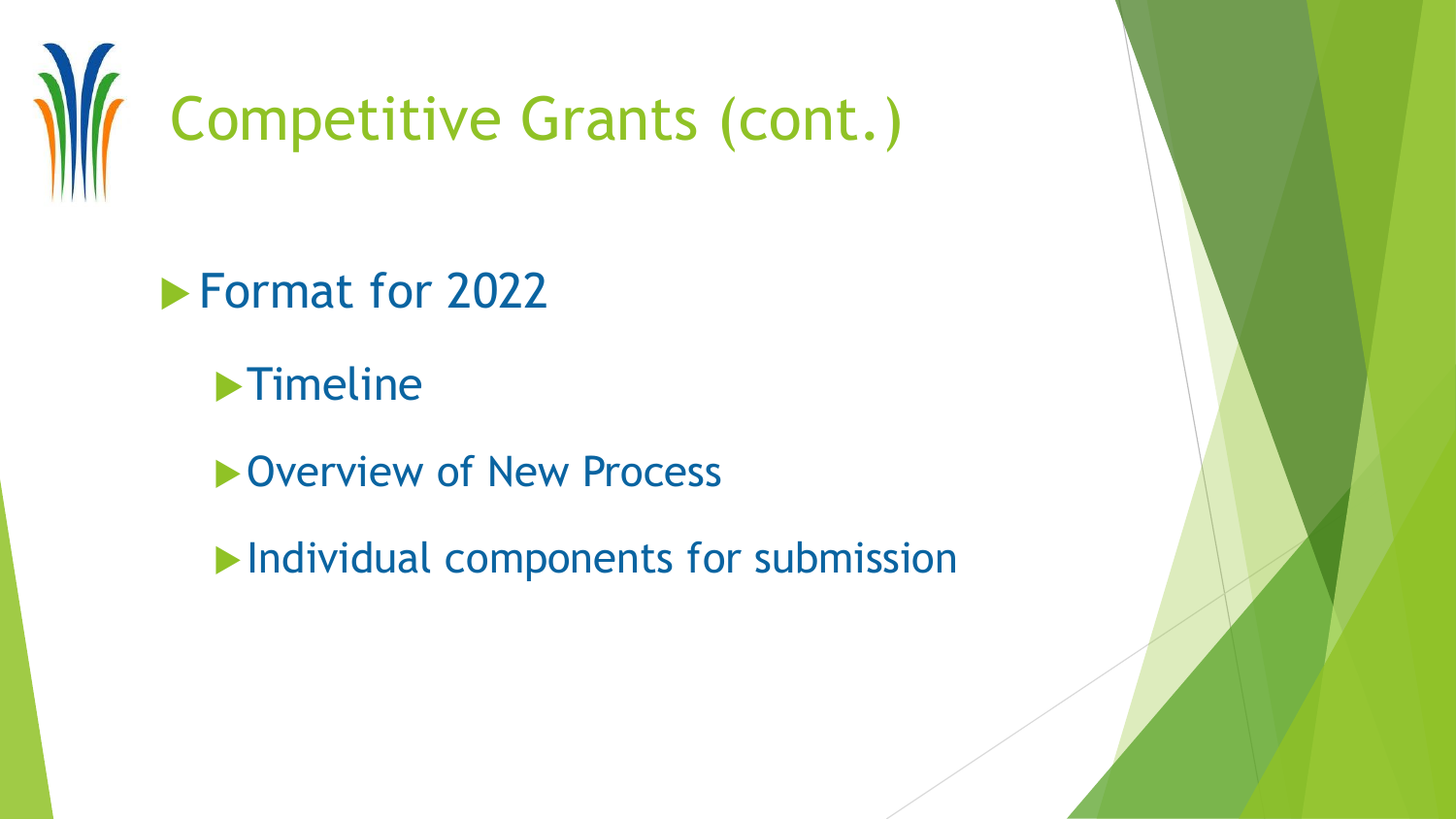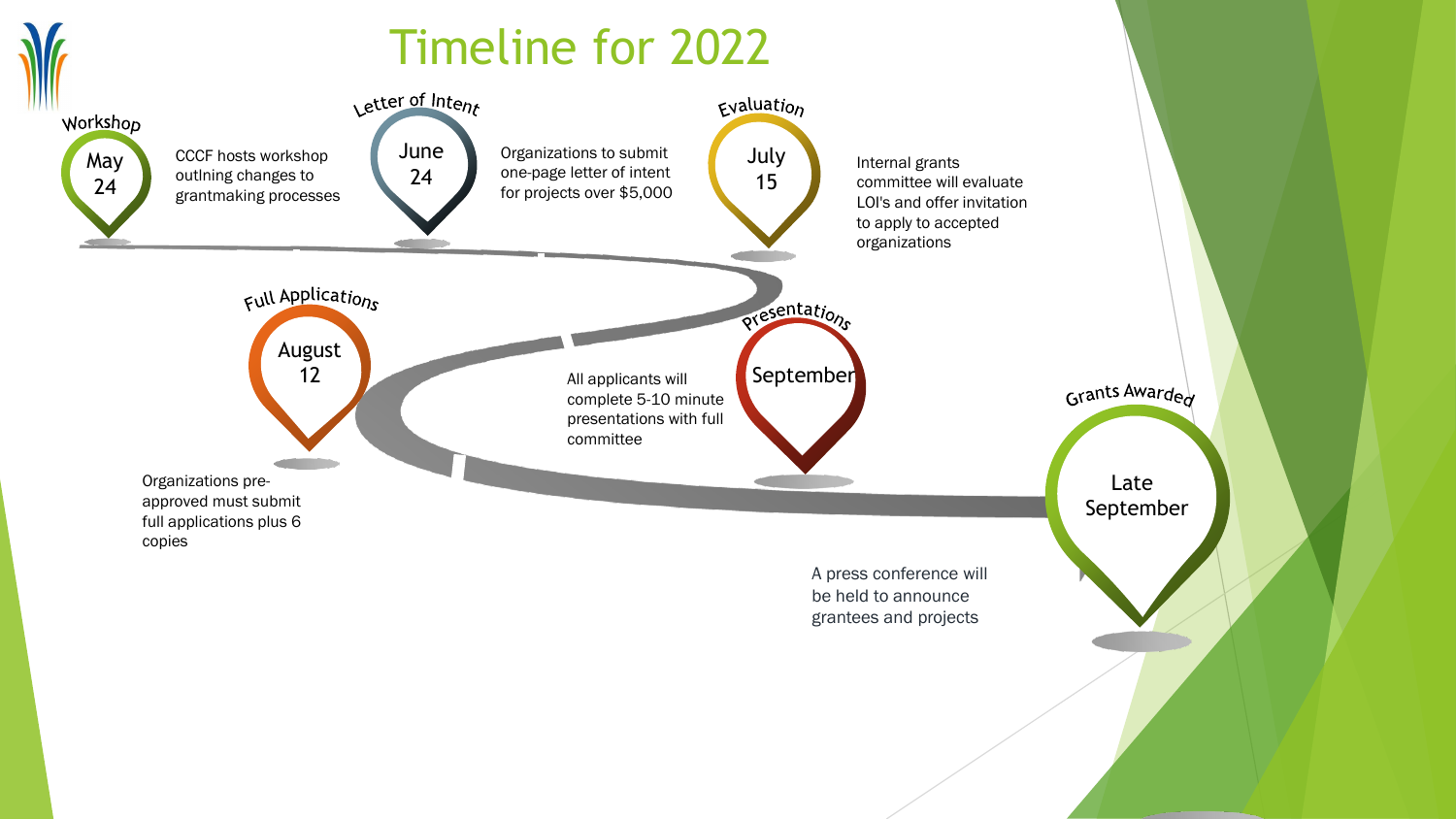# Letter of Intent-4 documents

- ▶ Cover Sheet with factual information
- **Letter with summary of project and** its importance-maximum 2 pages
- ▶ List of current board/governing body and contact information
- Letter of determination from IRS of non-profit status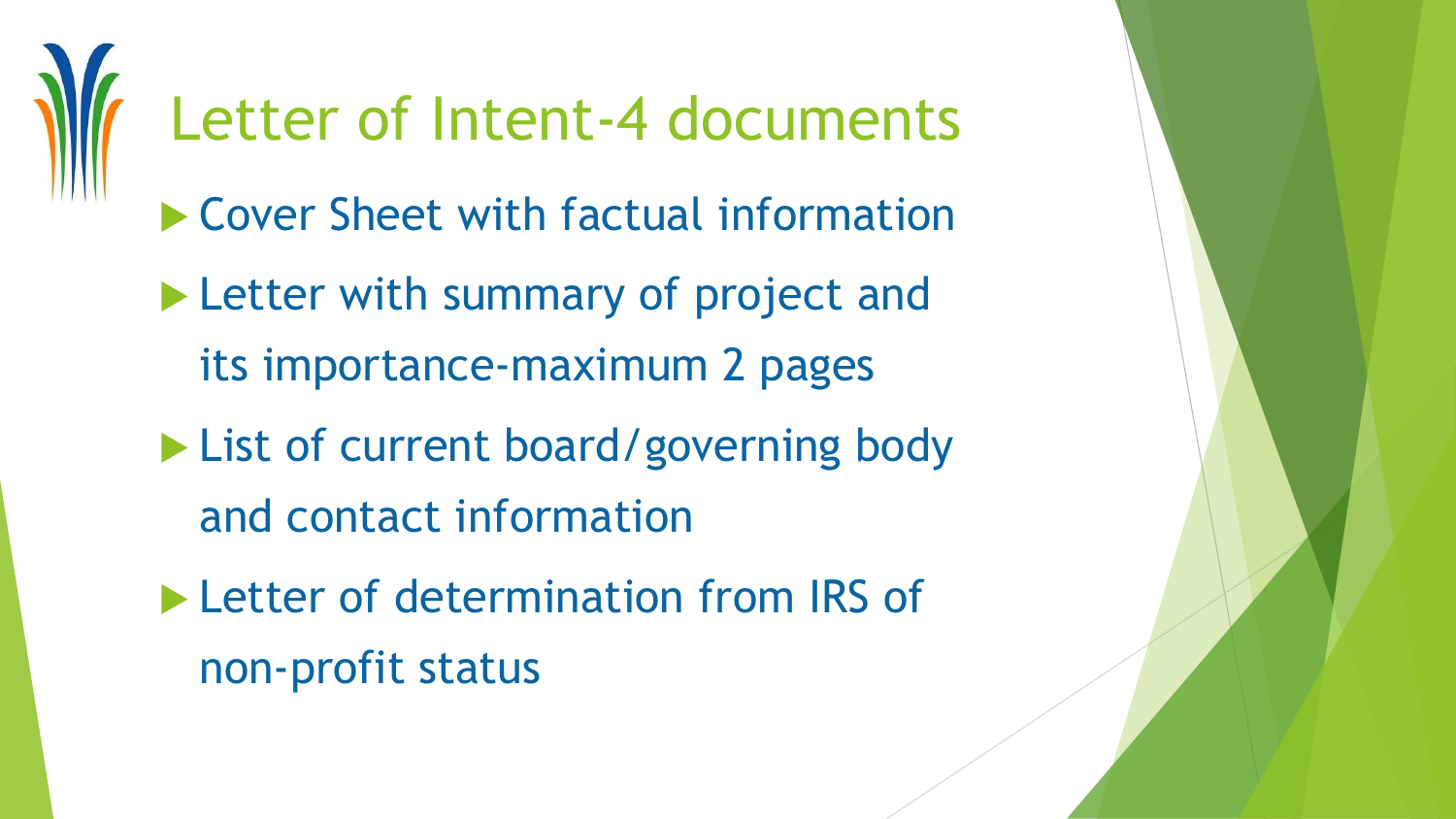

**Structure like a business letter** Use a specific name (not addressed "to whom it may concern)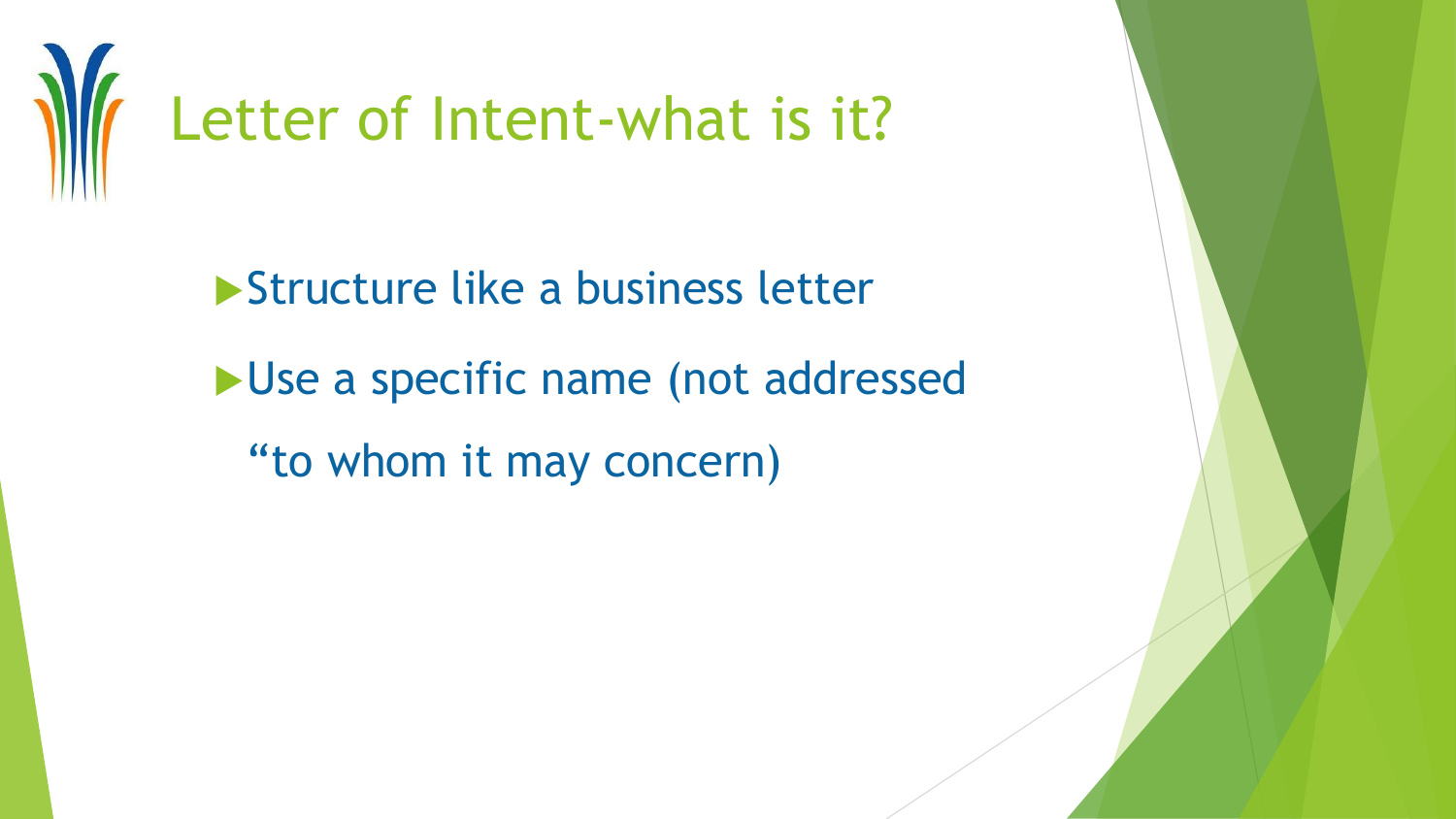

 Attention-grabbing introduction **Introduce you/organization Describe problem** ▶ Why you can fix it How long it will take

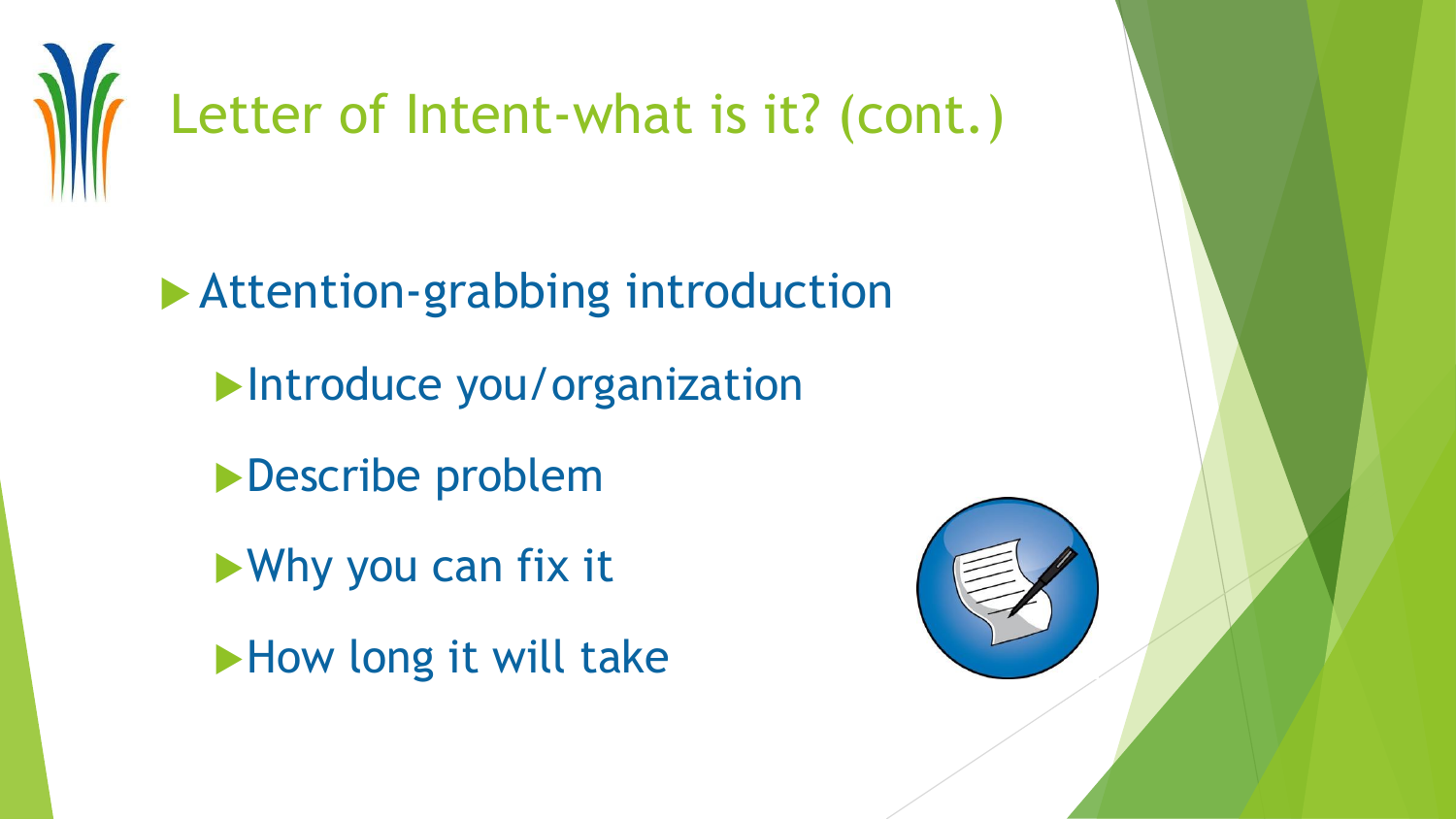

▶ Brief paragraph about organization Describe project, objectives, and population to be served

**Statistics and facts** 

Successes and ongoing needs

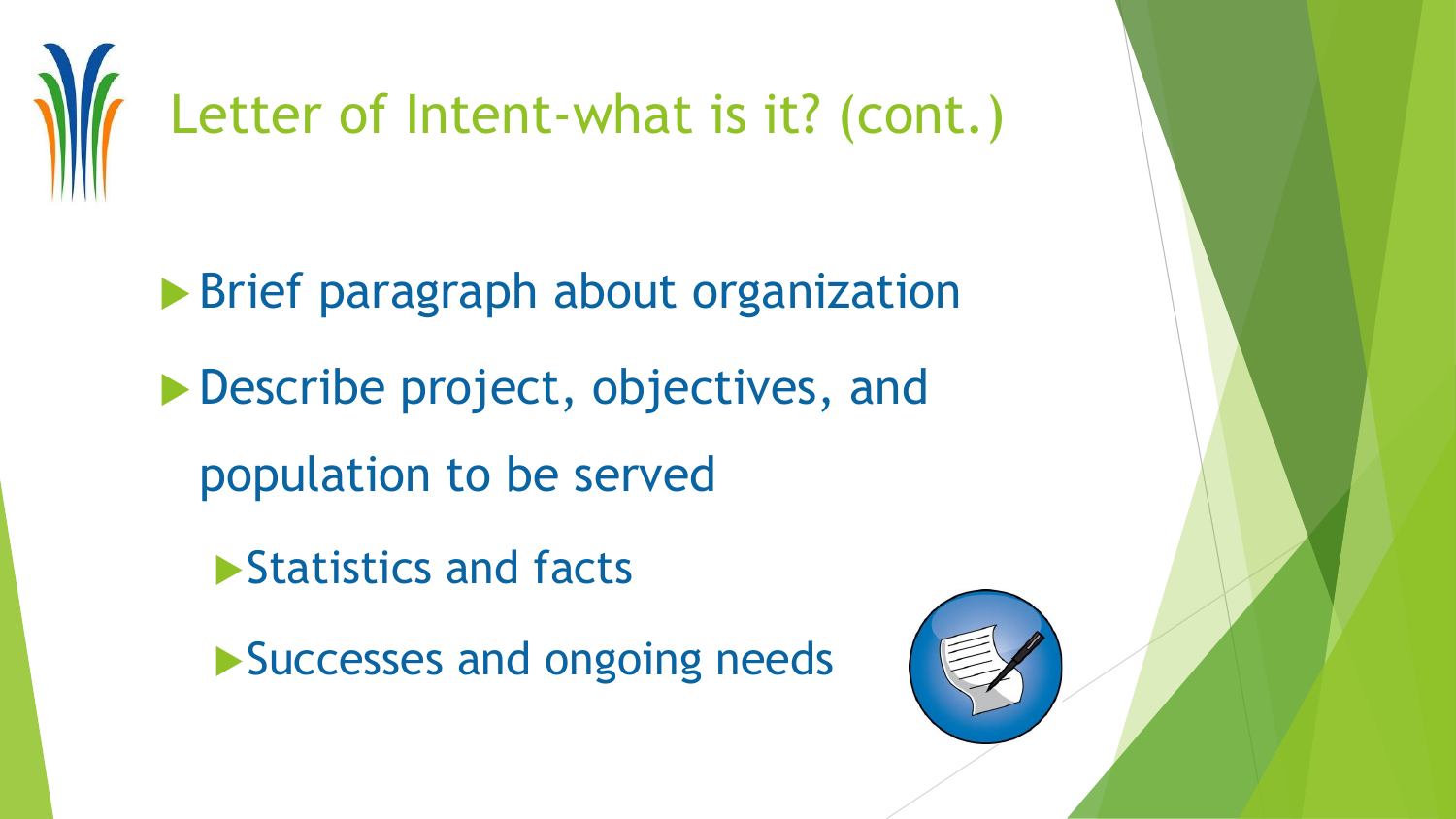

- Be specific about the amount of your request
- How will you use the funding?
- What other resources do you have?

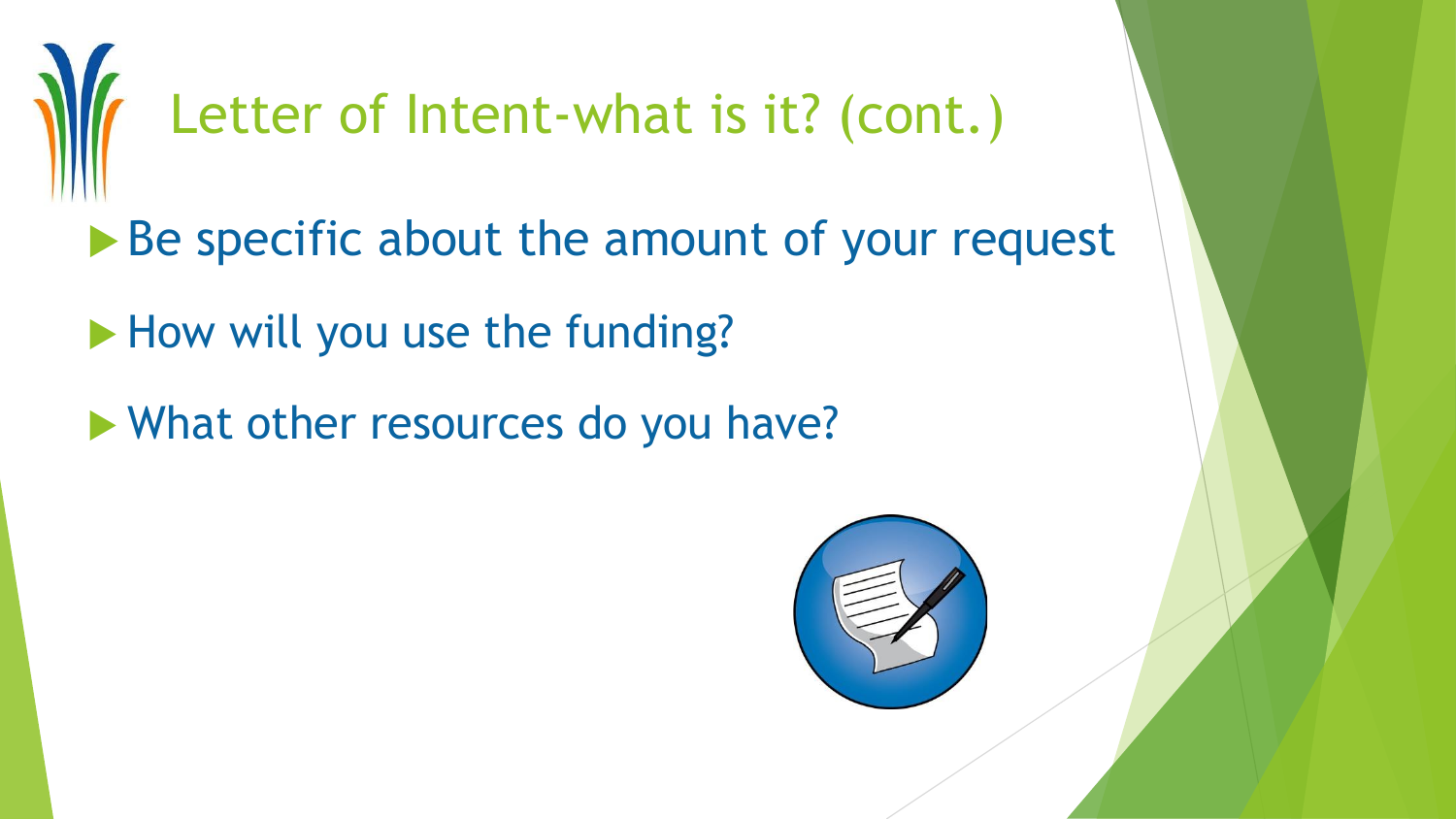

- ▶ Connect your project to CCCF's mission
- Summarize your goals and how they align with CCCF
- Indicate that you have the capacity to submit a full proposal

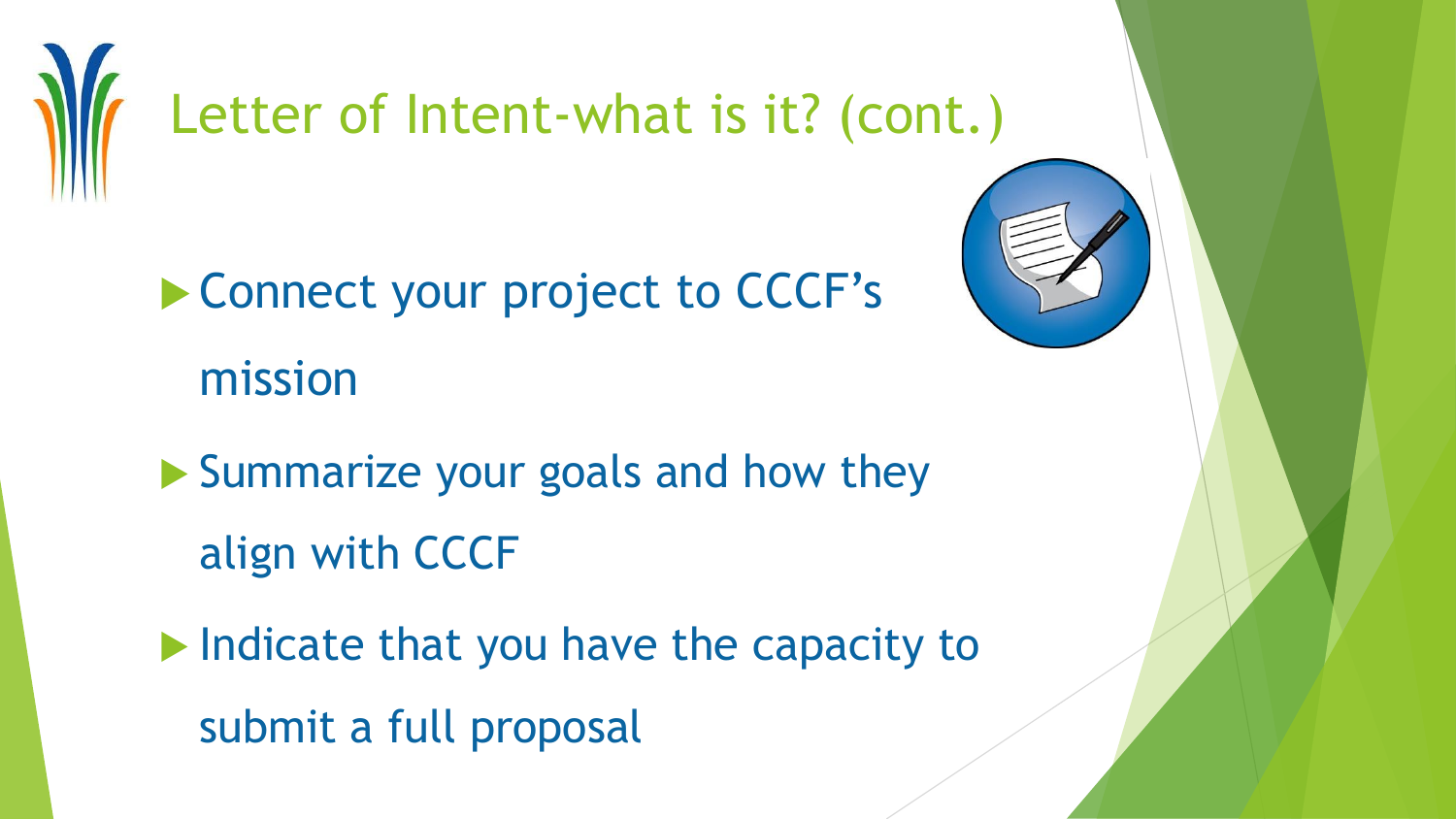

**Thank the reader for their time** 

- Use proper business salutations
	- ▶ Sincerely
	- **Respectfully**



**Review all guidelines before submission**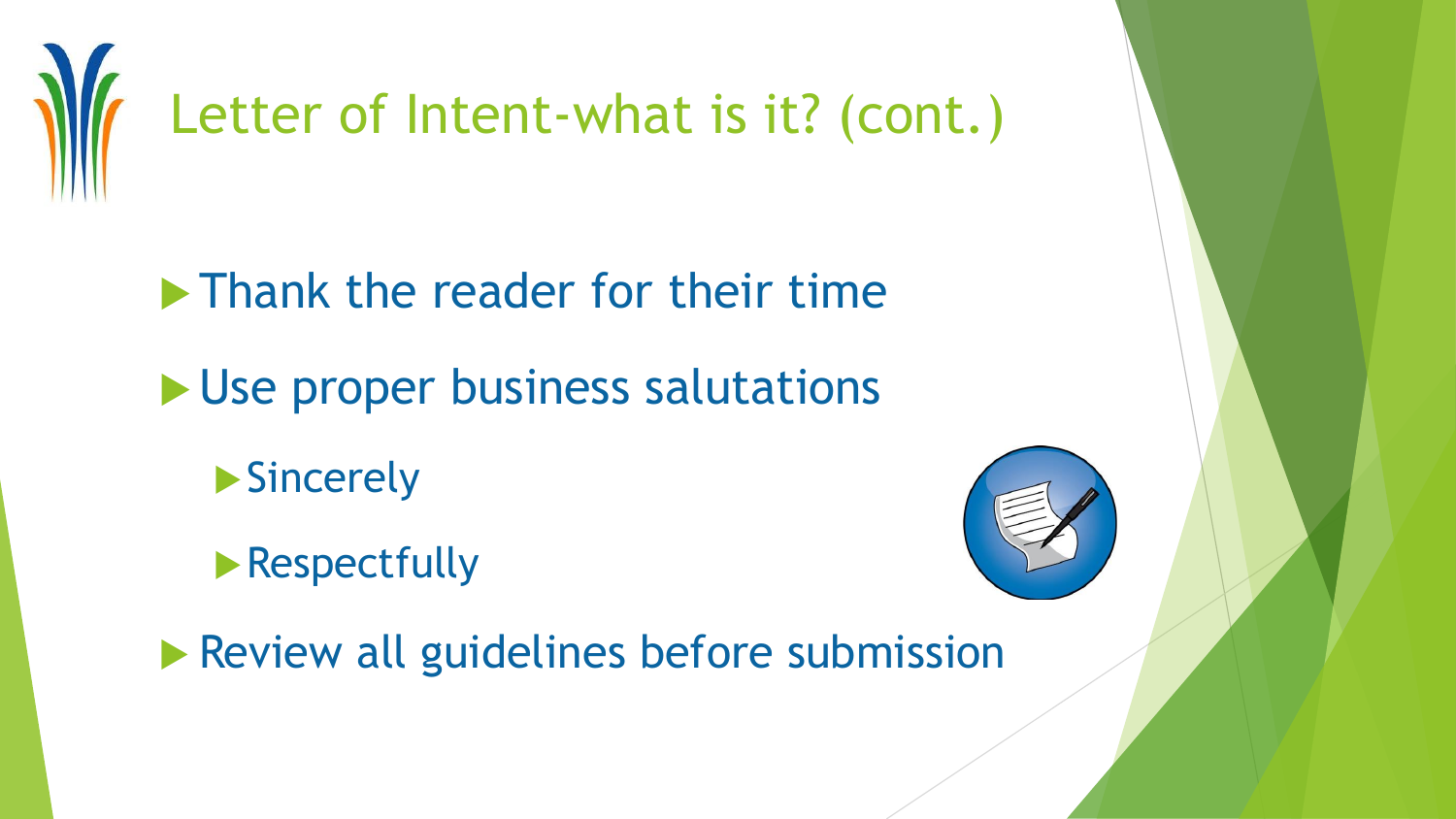

Committee Review of Letters of Intent

Review completed by July 15, 2022

Invitation to submit full proposal

**Full proposals due August 12, 2022** 

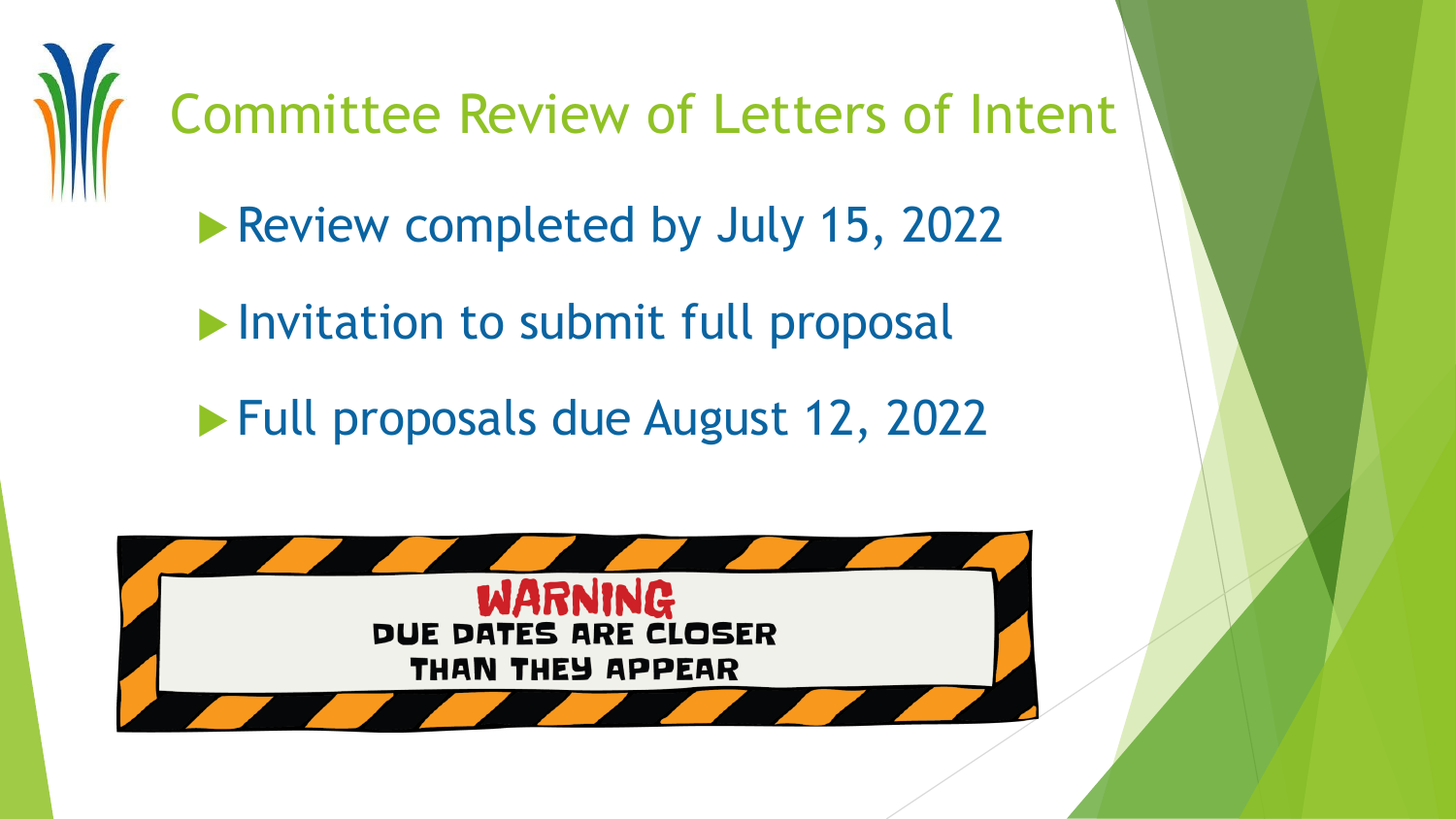

 $\blacktriangleright$  Must be a 501(c)(3) or partnering  $\blacktriangleright$  No guarantee of funding if invited **Proposal should explain project in great** detail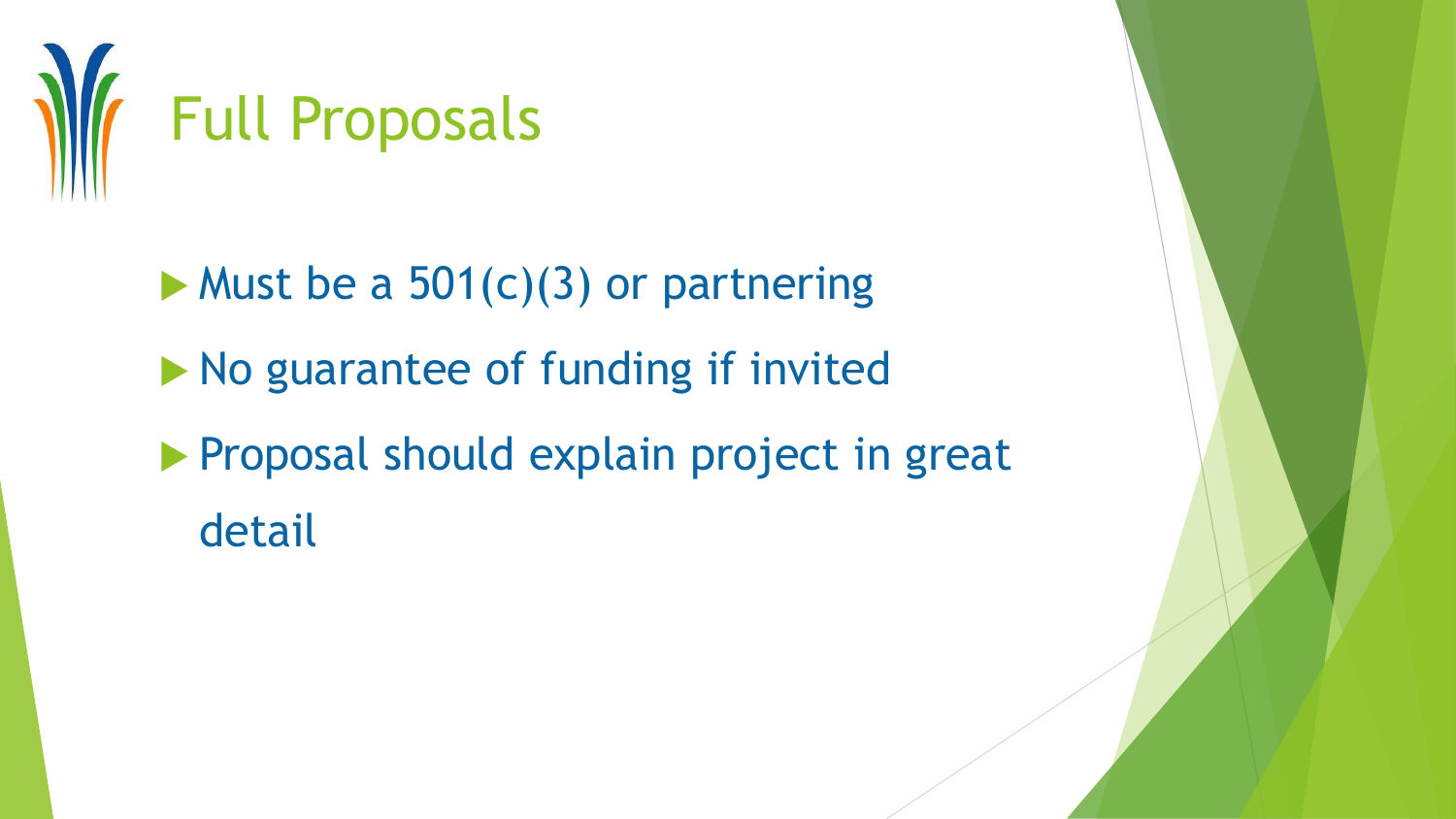

- ➢ Contact Information
- ➢ Mailing Address
- ➢ Project Manager if different from submitter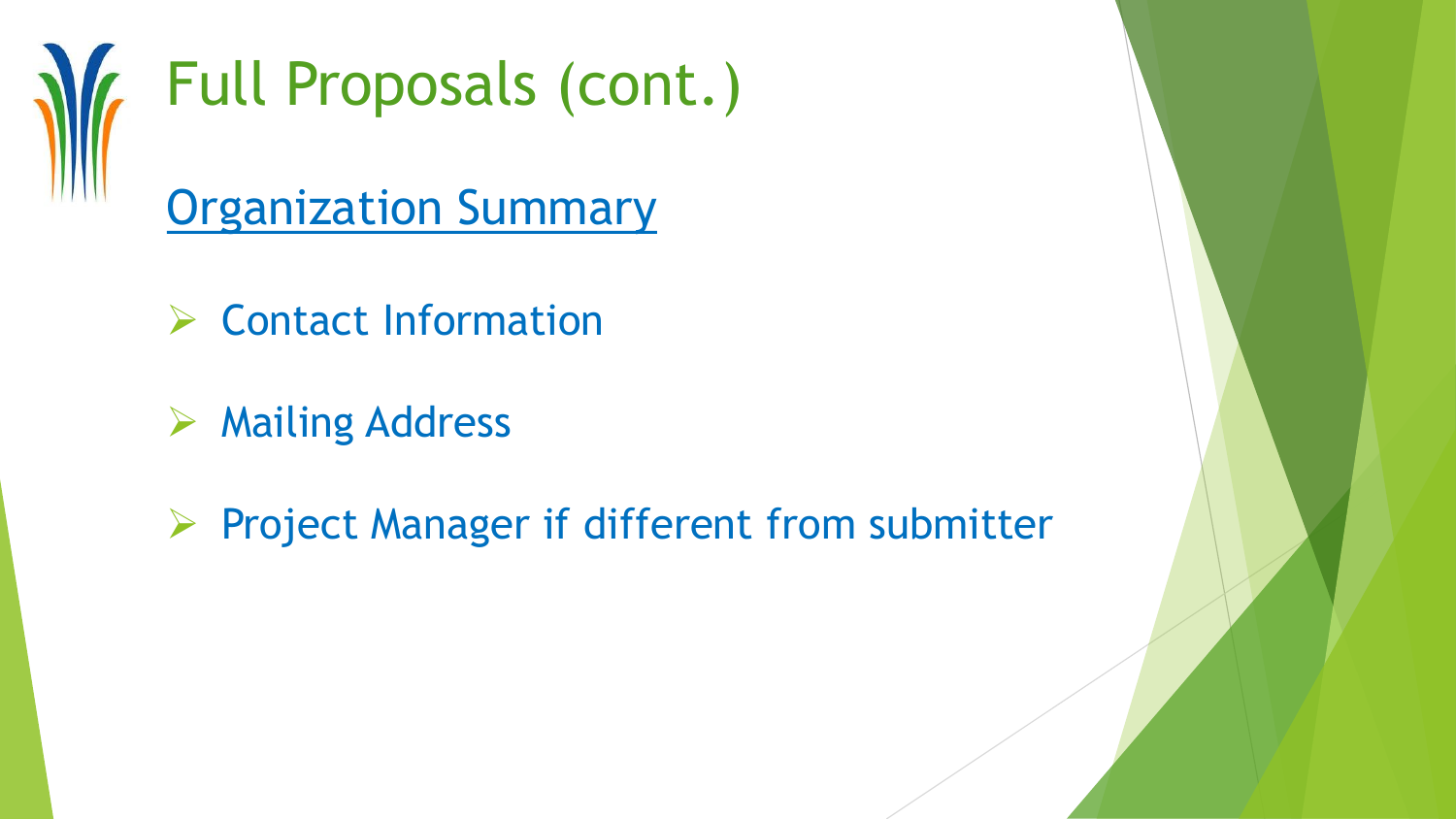

Organization History

- **Mission Statement**
- **Grants**
- **Past Achievements**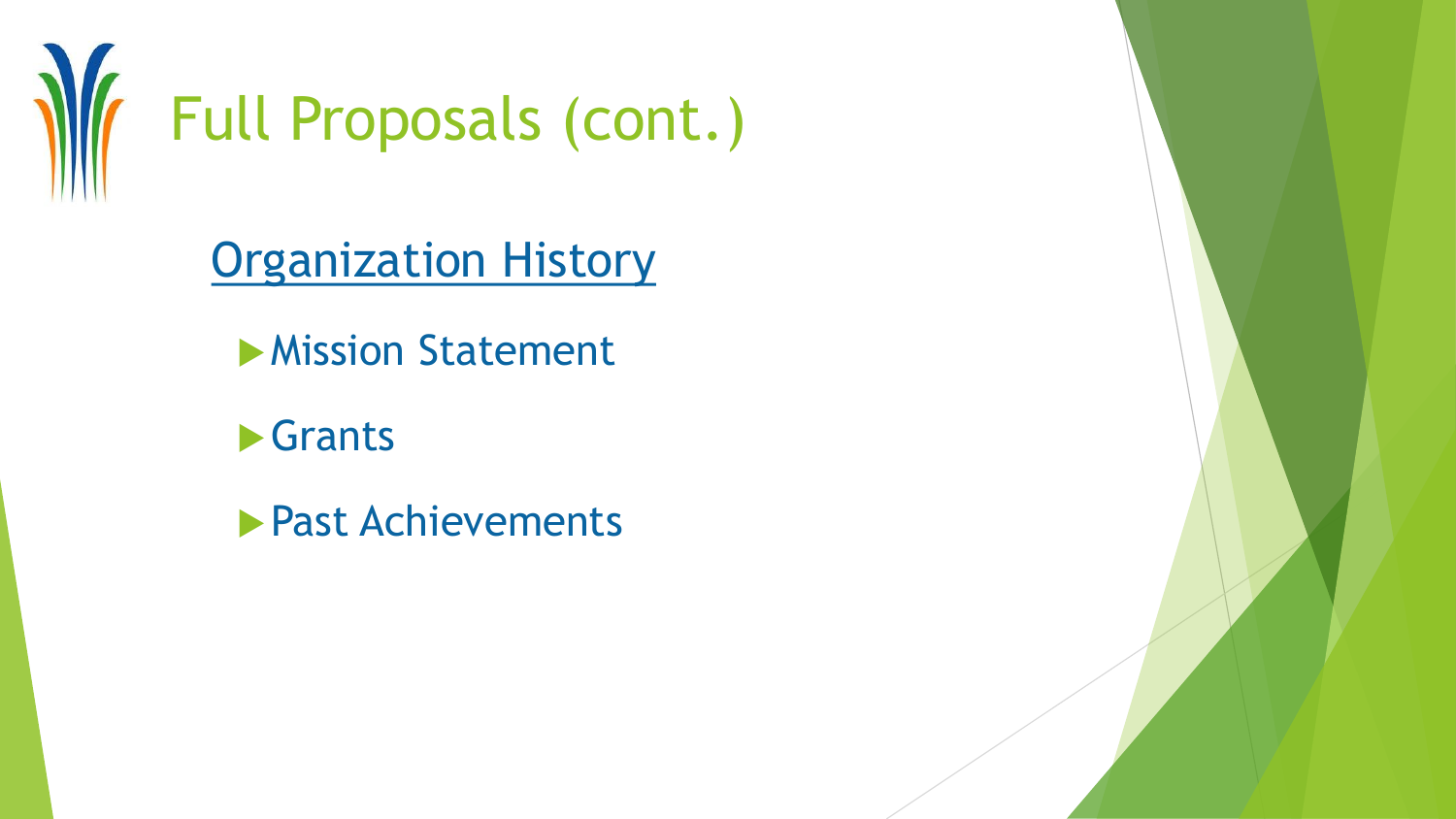

Project Description

**Purpose** 

When

**Mission-Does it fit?** 

▶ Community Partners/Support

Personnel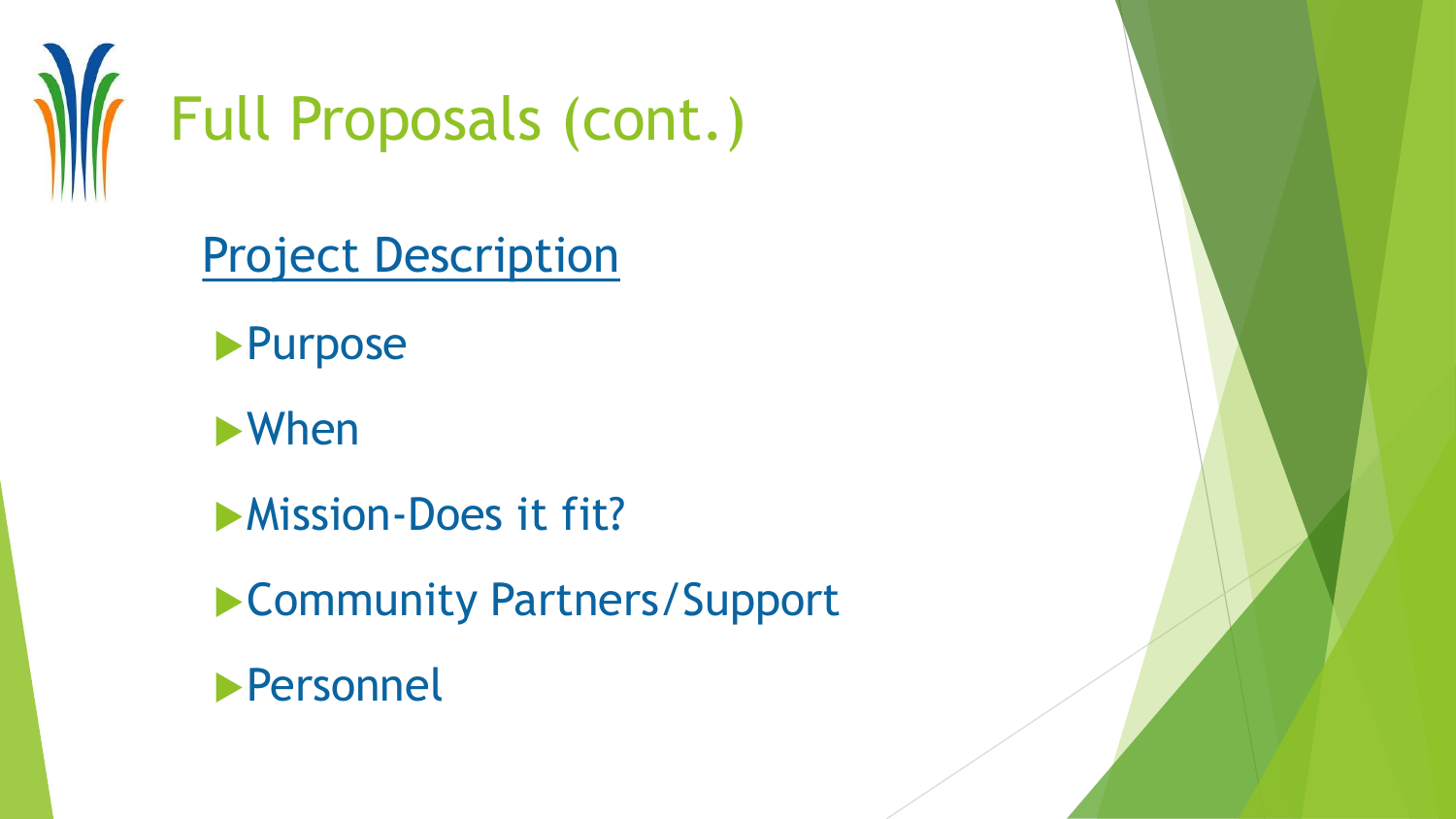

Outreach/Community Impact

**Need** 

Volunteers/participants

**Publicity** 

**Evaluation**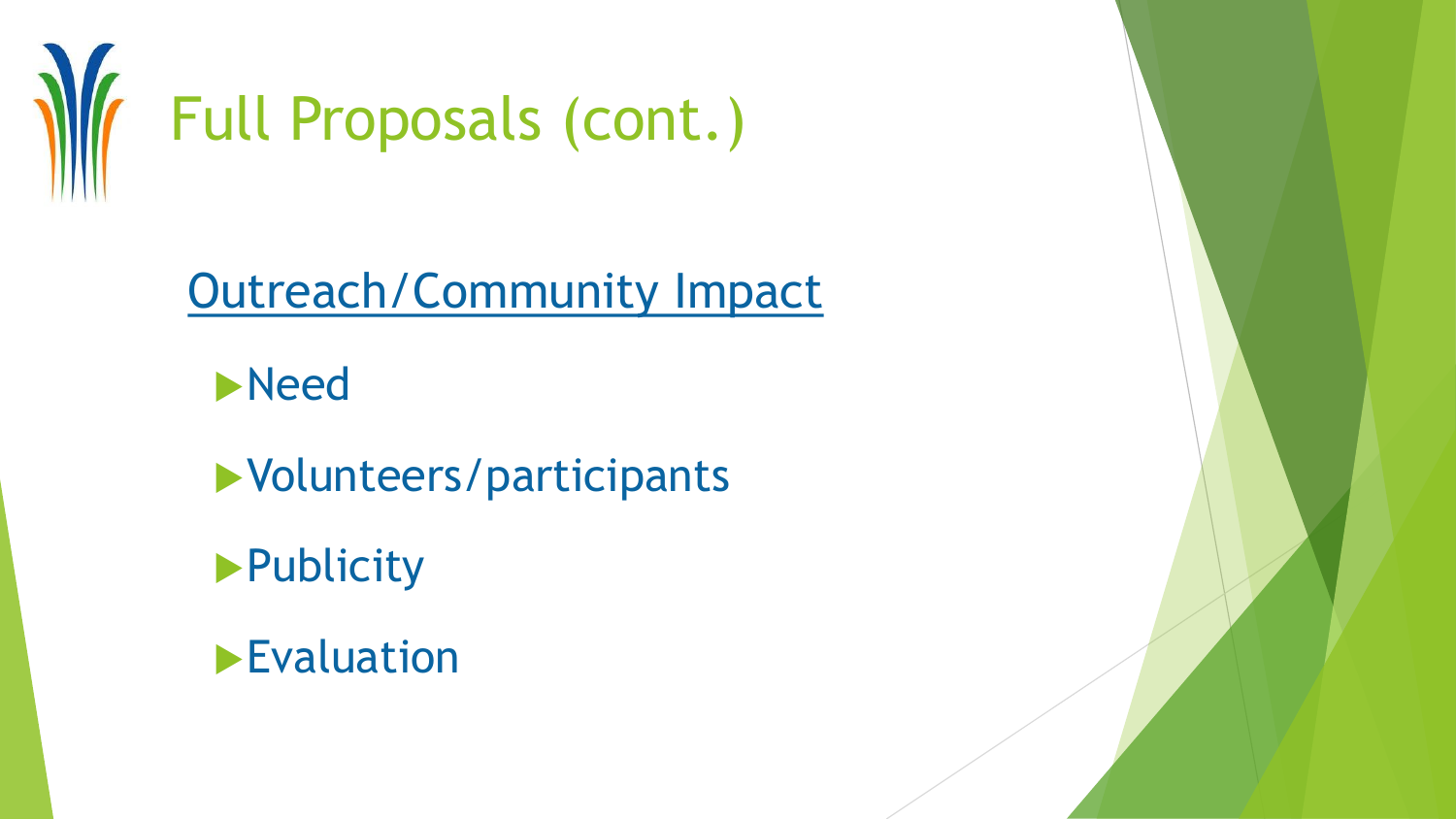

#### Financial Information

- **Budget**
- ▶ Amount requested from CCCF
- **Phases/partial grants**
- ▶ Original plus 6 copies
- ▶ 1 copy of audit or financial statement
- ▶ Optional attachments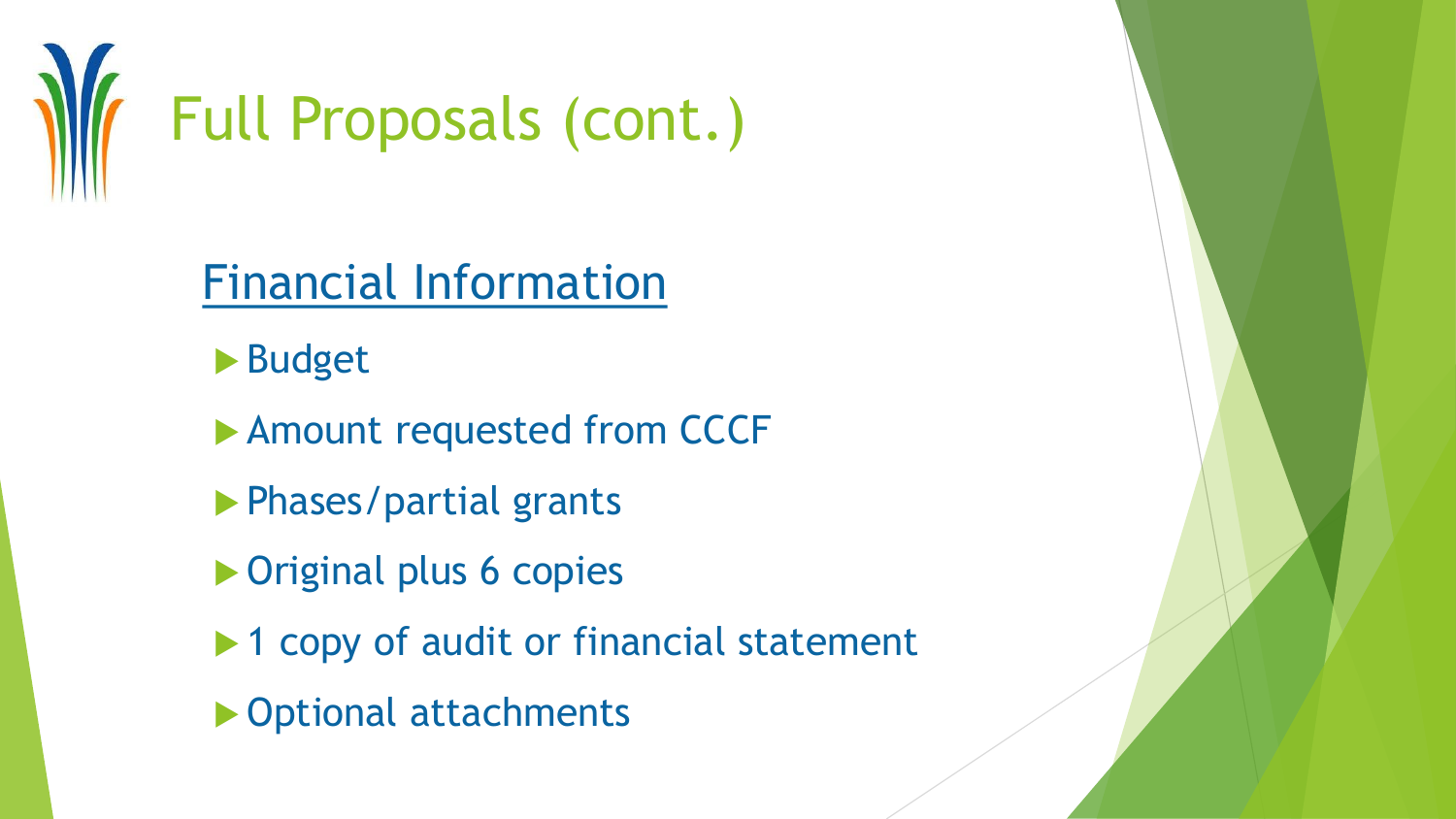### Full Proposals

Packet will include:

▶ Original application plus 6 copies

▶ 1 copy of audit or financial statement-(not a checkbook ledger)

▶ Optional attachments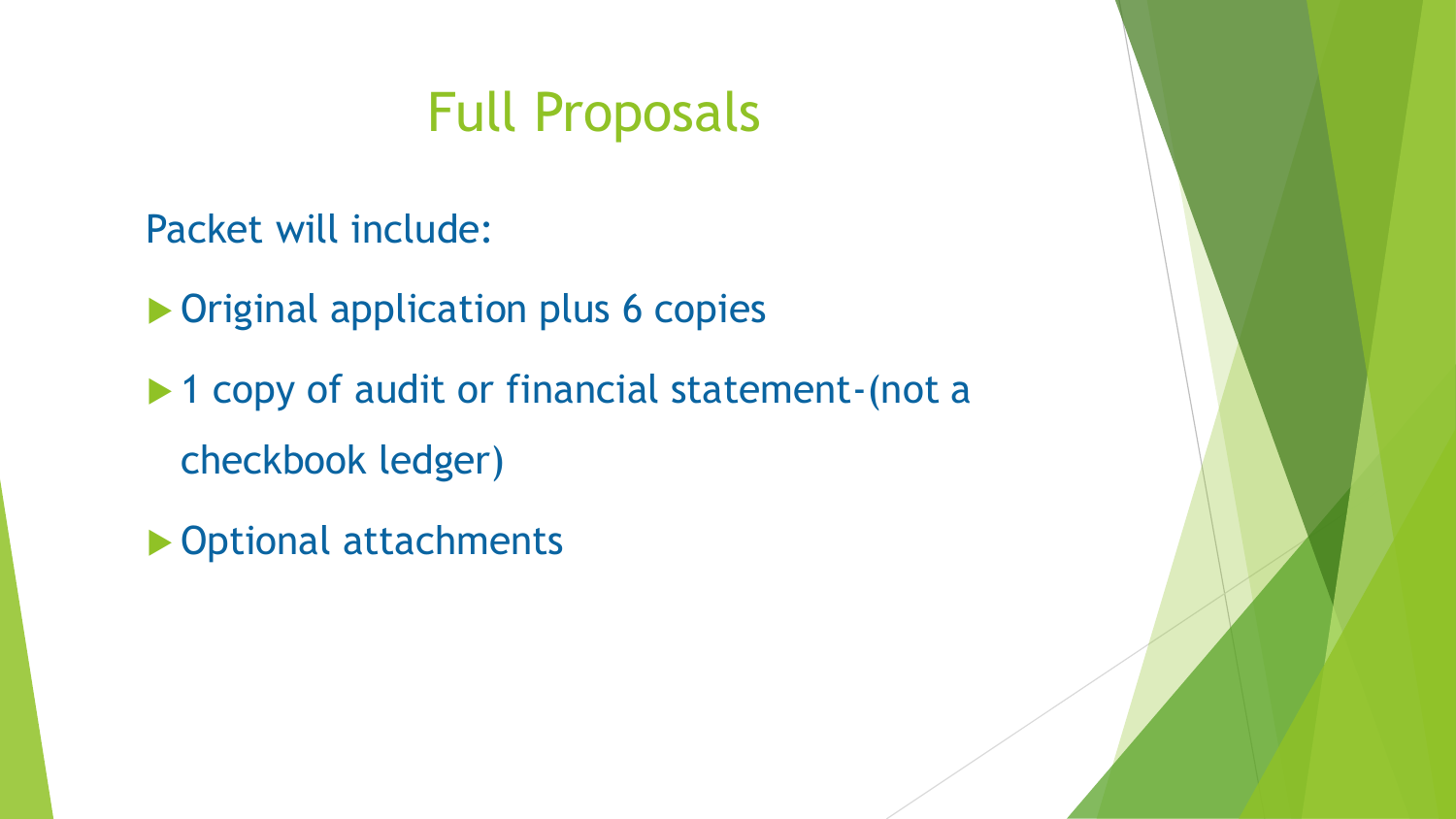

**Authorization** 

Attachment A-any extra items to

support your proposal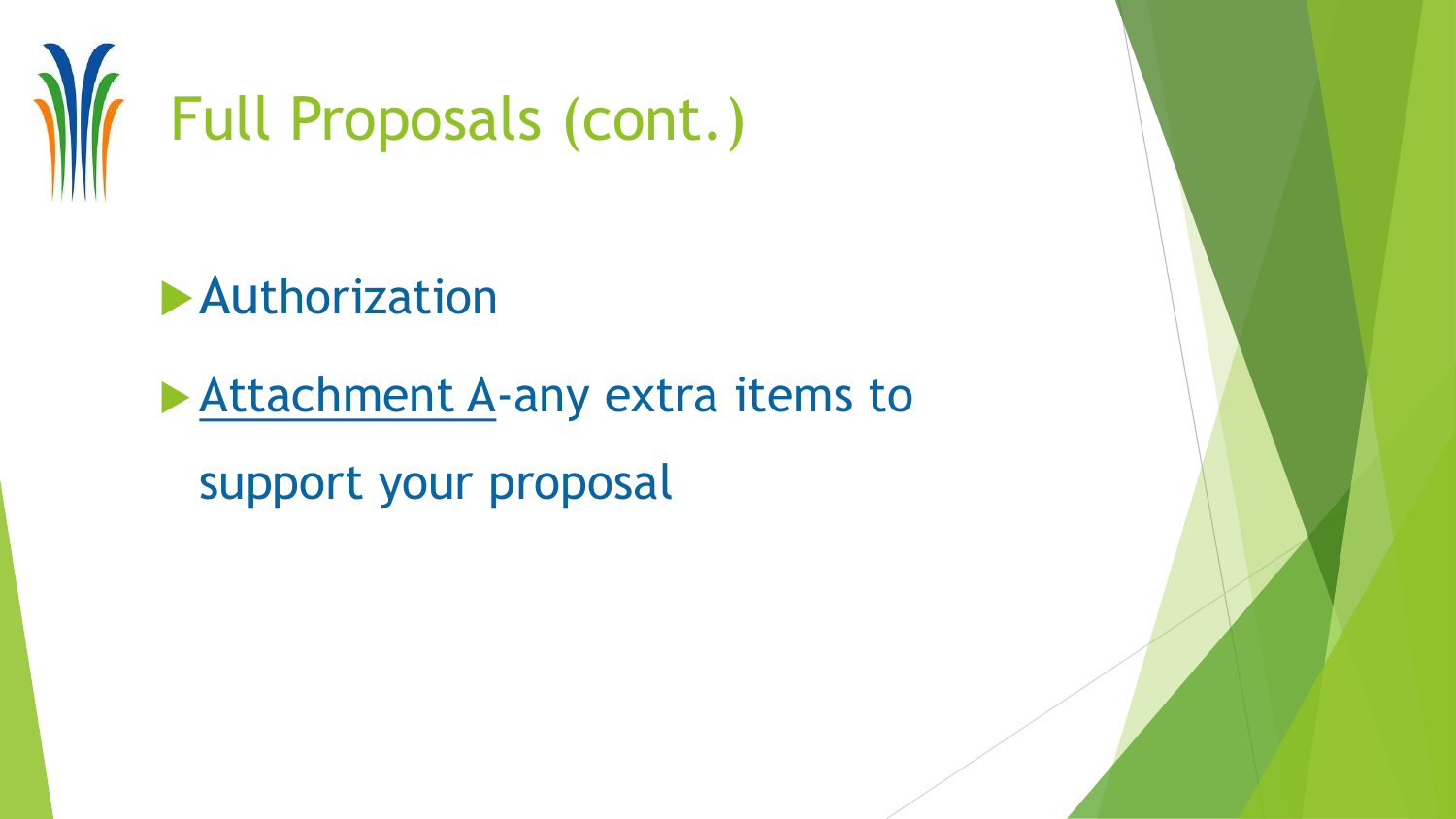

After Submission of full proposal:

▶ Staff reviews all proposals for completeness Committee will receive materials

and individually review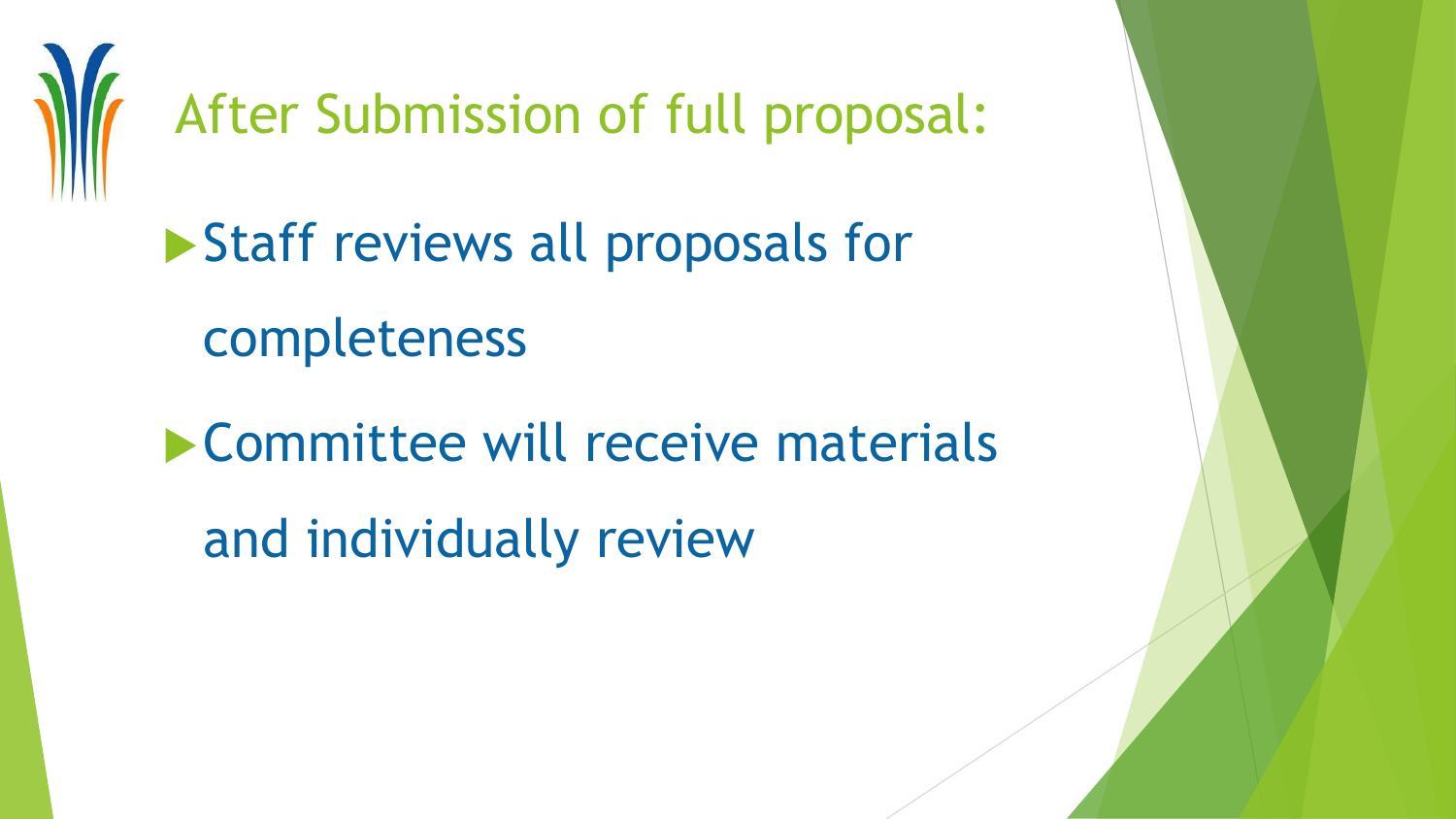

Each proposal will be assigned a time for a 5-10 minute interview presentation

- ▶ One day only with specific time slots-
	- September
- No electronic presentations
- ▶ Single-page flyer or handout
- ▶ One to two organization representatives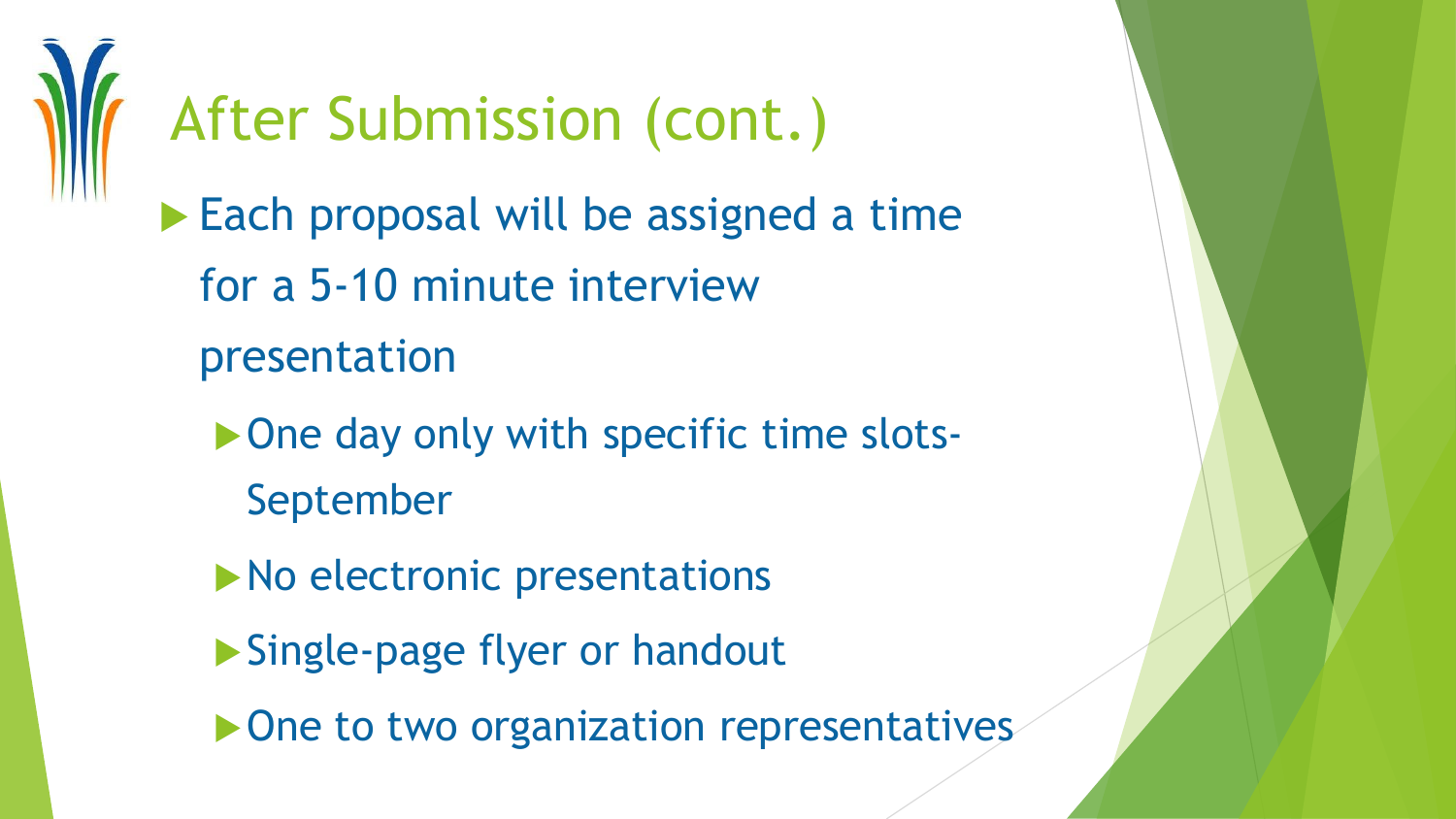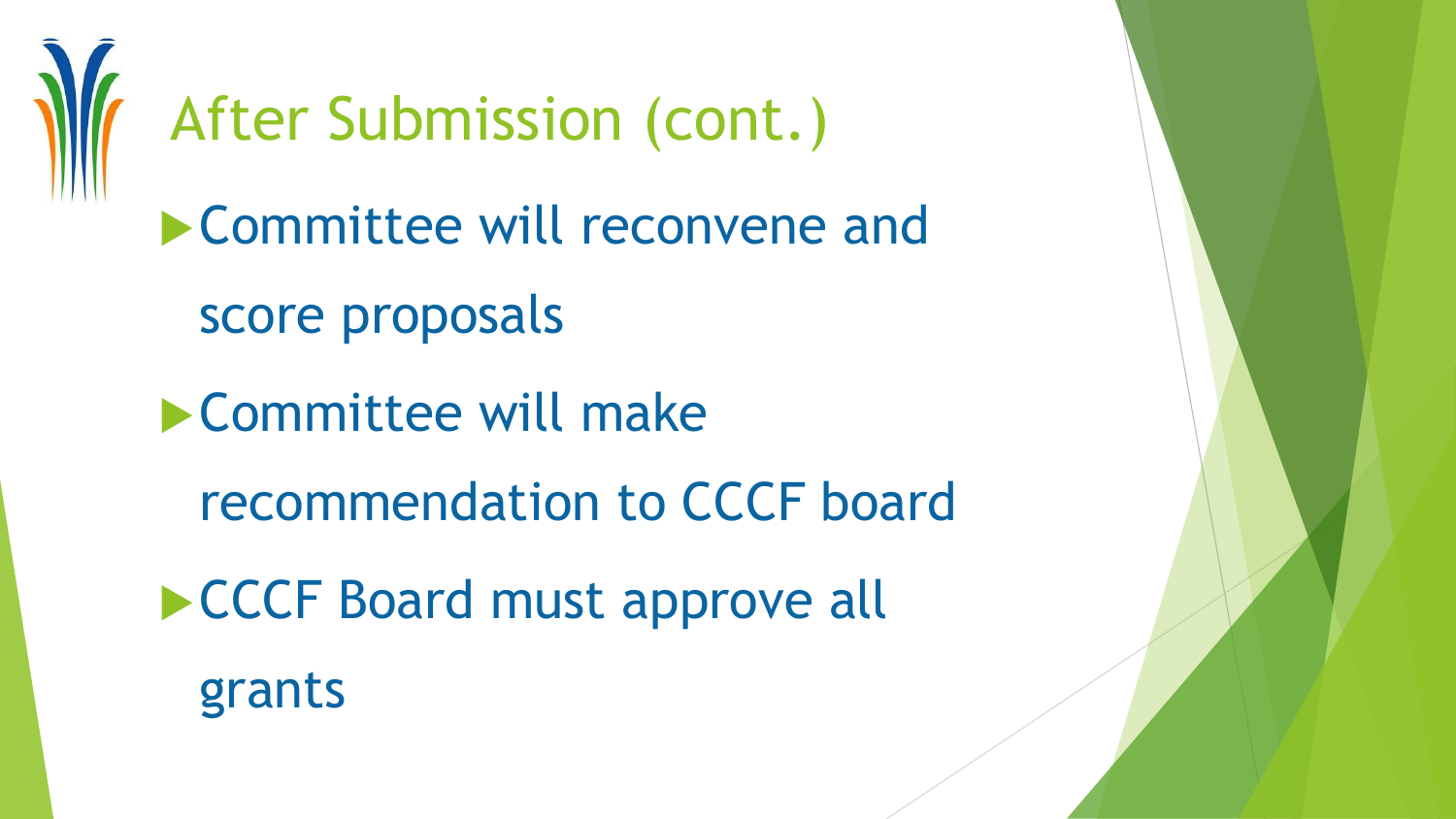

All applicants will receive written notice of application status

- **Invited to a Press Conference and** 
	- Reception

**Encouraged to attend and bring those** involved in the proposal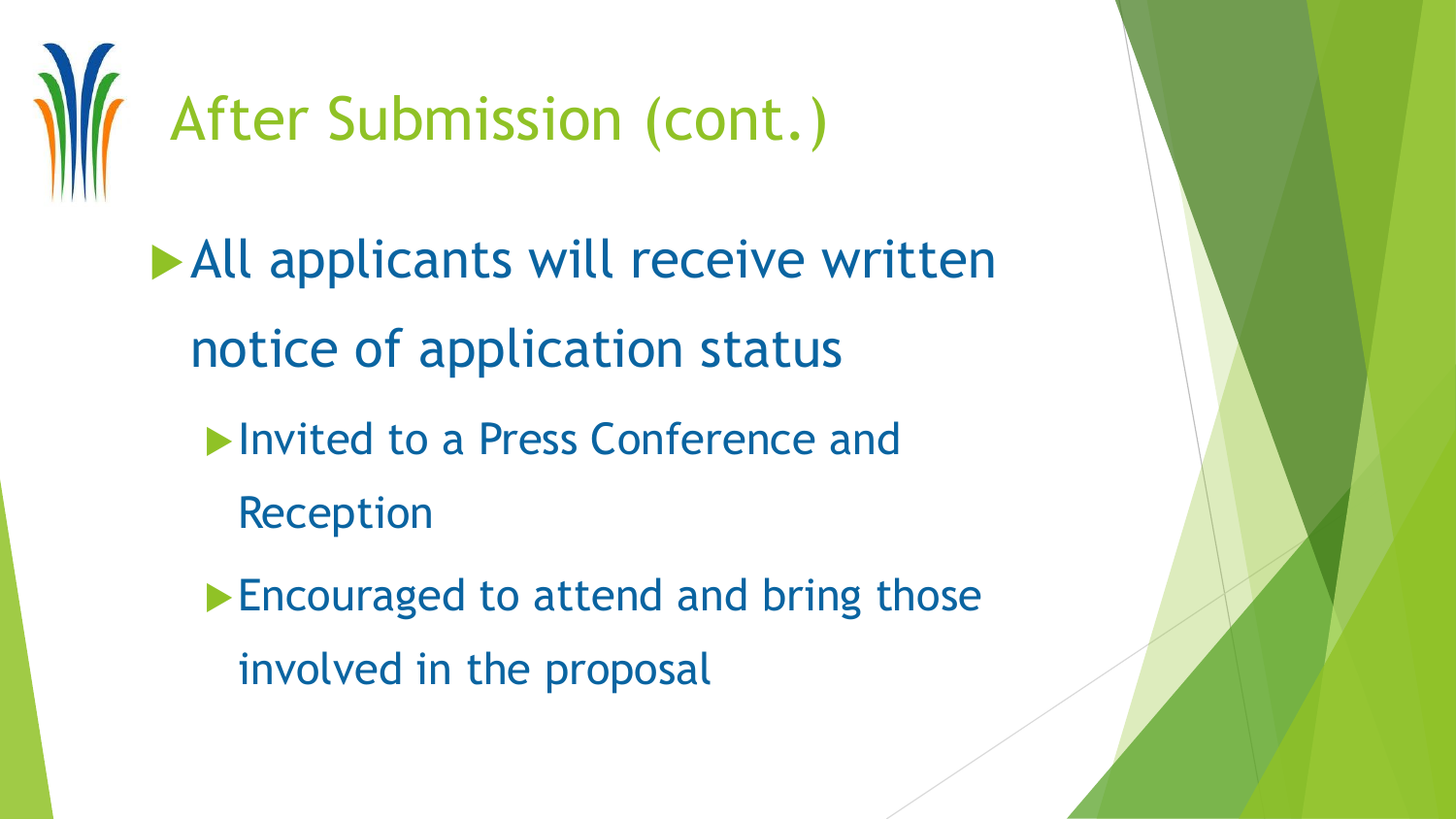

▶ Contract will be mailed to grantees ▶ Checks will be mailed to contact and address on application after contract is received ▶ One-page narrative and electronic files within 30 days of project completion